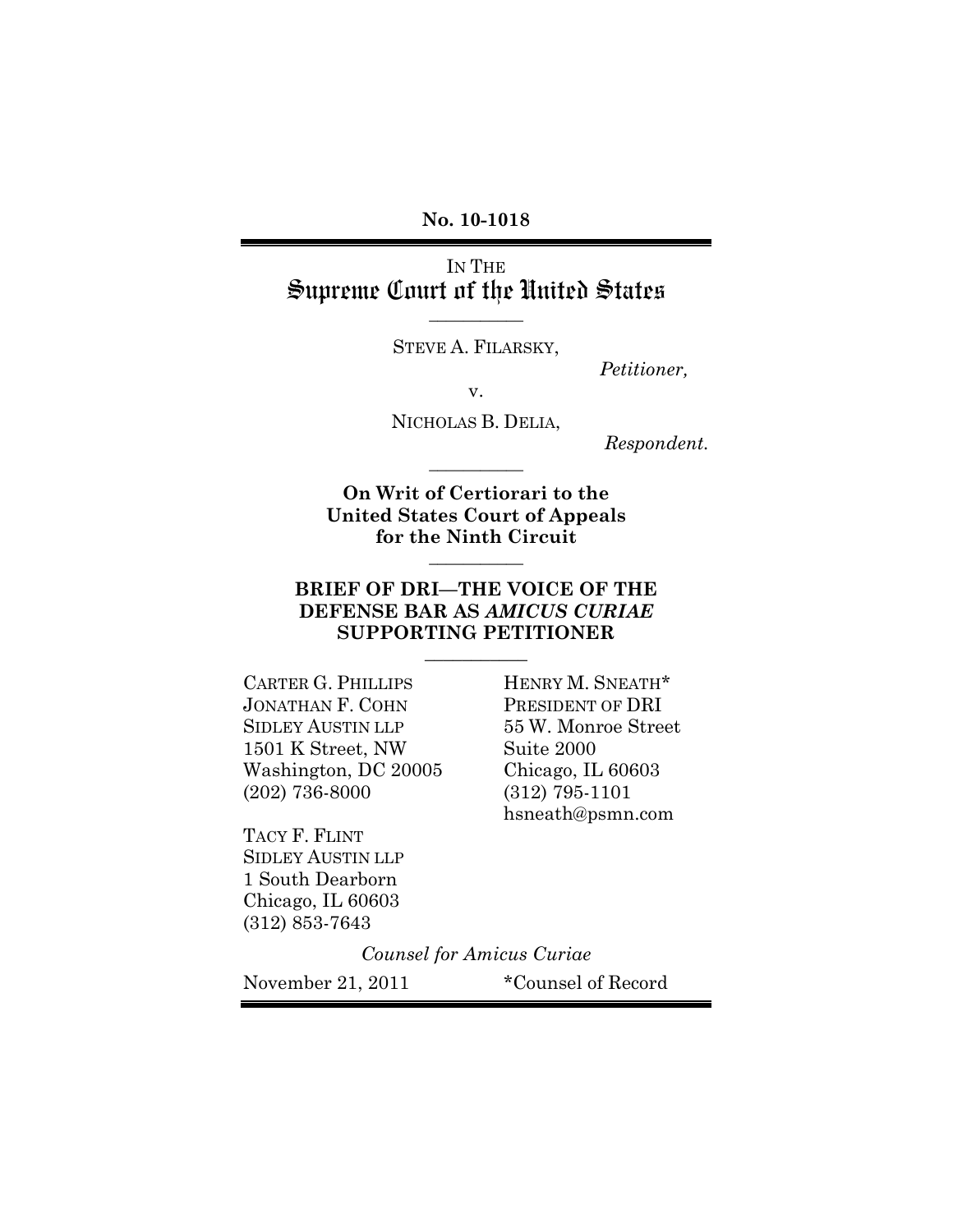## TABLE OF CONTENTS

|                                                                                                                                                                       | Page           |
|-----------------------------------------------------------------------------------------------------------------------------------------------------------------------|----------------|
|                                                                                                                                                                       | ii             |
| INTEREST OF THE AMICUS CURIAE                                                                                                                                         | 1              |
| SUMMARY OF THE ARGUMENT                                                                                                                                               | $\overline{2}$ |
|                                                                                                                                                                       | 4              |
| I. THE PREMISE UNDERLYING RICH-<br>ARDSON-THAT THE COURT DOES<br>NOT USE A "FUNCTIONAL APPROACH"<br>TO DETERMINE THE APPLICABILITY<br>OF QUALIFIED IMMUNITY-IS INCOR- | 4              |
| II. IN ANY EVENT, HISTORY DOES NOT<br>SUPPORT RICHARDSON'S CONCLU-                                                                                                    | 9              |
| III. POLICY CONSIDERATIONS DO NOT<br>SUPPORT <i>RICHARDSON</i> 'S<br>CONCLU-                                                                                          | 13             |
| IV. STARE DECISIS IS NOT A BARRIER TO<br>OVERTURNING RICHARDSON                                                                                                       | 17             |
|                                                                                                                                                                       | 20             |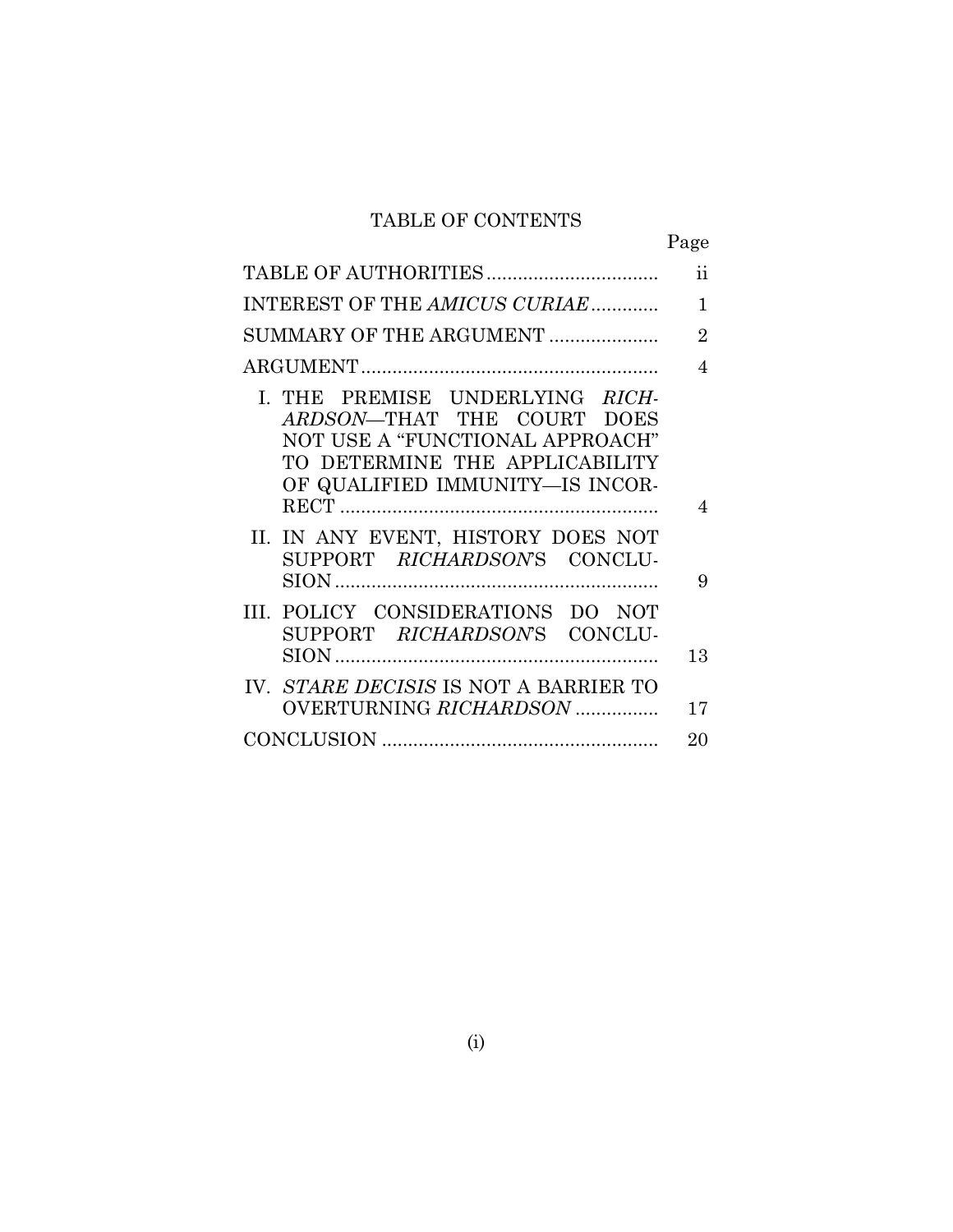## TABLE OF AUTHORITIES

# CASES Page

| Adarand Constructors, Inc. v. Pena, 515                |
|--------------------------------------------------------|
| $U.S. 200(1995)$<br>18                                 |
| Alamango v. Bd. of Supervisors, 25 Hun.                |
| 551 (N.Y. 1881)<br>9                                   |
| Anderson v. Creighton, 483 U.S. 635                    |
|                                                        |
| Briscoe v. LaHue, 460 U.S. 325 (1983)<br>8             |
| Citizens United v. FEC, 130 S. Ct. 876                 |
| $(2010)$<br>18                                         |
| <i>Forrester v. White, 484 U.S. 219 (1988)</i><br>8    |
| Garcia v. San Antonio Metro. Transit                   |
| 15                                                     |
| Harlow v. Fitzgerald, 457 U.S. 800                     |
| $(1982)$                                               |
| Imbler v. Pachtman, 424 U.S. 409 (1976)<br>19          |
| Payne v. Tennessee, 501 U.S. 808 (1991)  17, 19        |
| Pearson v. Callahan, 555 U.S. 223 (2009)<br>19         |
| Procunier v. Navarette, 434 U.S. 555                   |
| $(1978)$<br>5                                          |
| Richardson v. McKnight, 521 U.S. 399                   |
|                                                        |
|                                                        |
| abrogated by Harlow v. Fitzgerald, 457                 |
| $U.S. 800 (1982) \ldots$<br>5                          |
| <i>State Oil Co. v. Khan, 522 U.S. 3 (1997) </i><br>19 |
| United States v. IBM Corp., 517 U.S. 843               |
| $(1996)$<br>17                                         |
| Williams v. Adams, 85 Mass. (3 Allen) 171              |
| $(1861)$<br>9                                          |
| Wood v. Strickland, 420 U.S. 308 (1975)<br>5           |
| Wyatt v. Cole, 504 U.S. 158 (1992)passim               |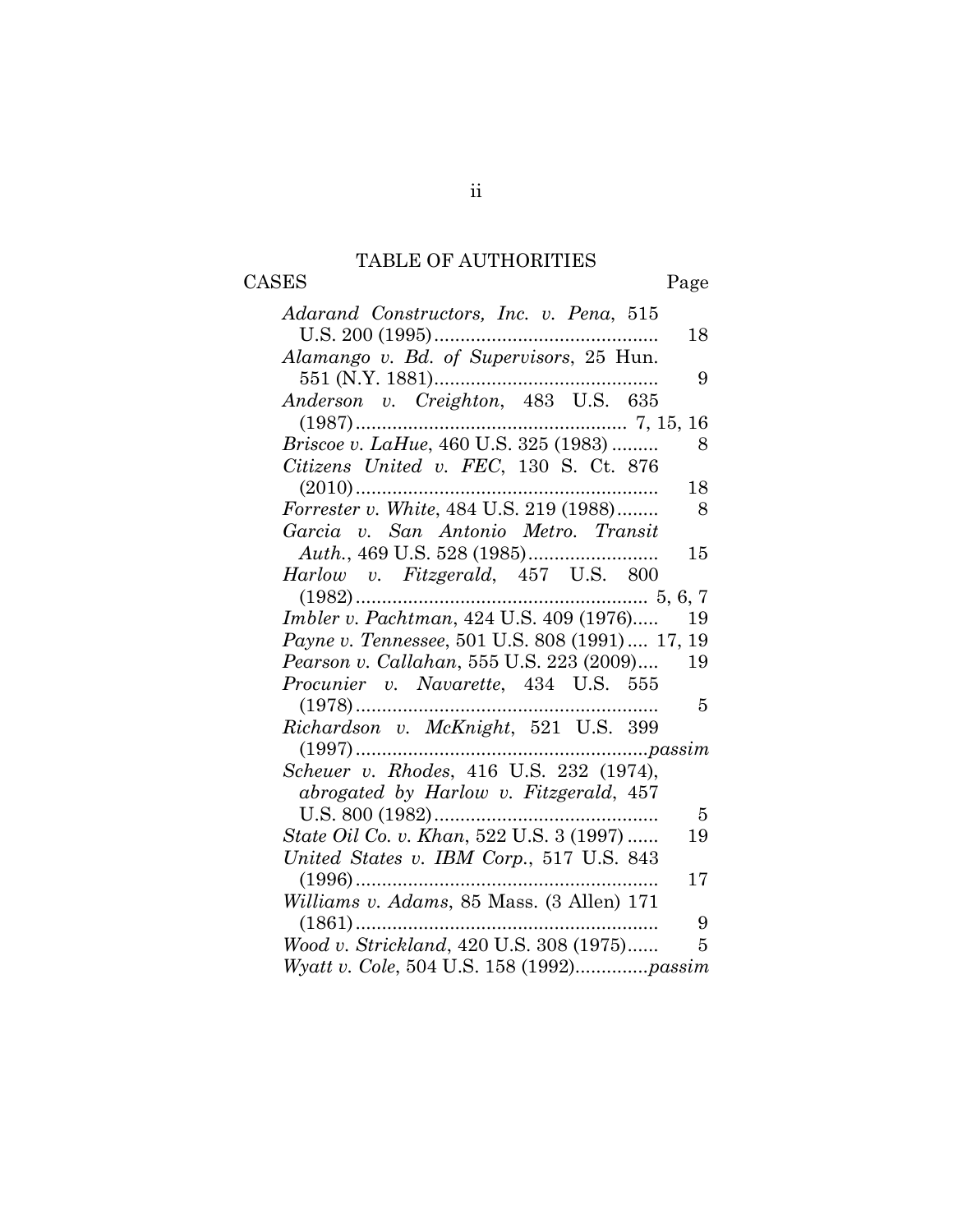## TABLE OF AUTHORITIES—CONTINUED STATUTES Page Civil Rights Act of 1871, ch. 22, 17 Stat.

| $U_1, U_2, U_3, U_4, U_5, U_6, U_7, U_8, U_9, U_{10}$ |  |
|-------------------------------------------------------|--|
|                                                       |  |
|                                                       |  |

## SCHOLARLY AUTHORITIES

| Developments in the Law–State Action              |    |
|---------------------------------------------------|----|
| and the Public/Private Distinction: Pri-          |    |
| vate Party Immunity from Section 1983             |    |
| Suits, 123 Harv. L. Rev. 1266 (2010)  16, 17      |    |
| David Achtenberg, Immunity Under 42               |    |
| U.S.C. $\S$ 1983: Interpretive Approach and       |    |
| the Search for the Legislative Will, 86           |    |
|                                                   | 12 |
| Scott C. Arakaki & Robert E. Badger, Jr.,         |    |
| Note, Wyatt v. Cole and Qualified Im-             |    |
| munity for Private Parties in Section             |    |
| 1983 Suits, 69 Notre Dame L. Rev. 735             |    |
| $(1994)$                                          | 12 |
| John D. Bessler, The Public Interest and          |    |
| the Unconstitutionality of Private Prose-         |    |
| <i>cutors</i> , 47 Ark. L. Rev. 511 (1994)        | 11 |
| Anthony Meier, Note, <i>Prosecutorial Im-</i>     |    |
| munity: Can § 1983 Provide an Effective           |    |
| Deterrent to Prosecutorial Misconduct?,           |    |
| 30 Ariz. St. L.J. 1167 (1998)                     | 11 |
| David A. Sklansky, <i>The Private Police</i> , 46 |    |
| UCLA L. Rev. 1165 (1999) 10, 11                   |    |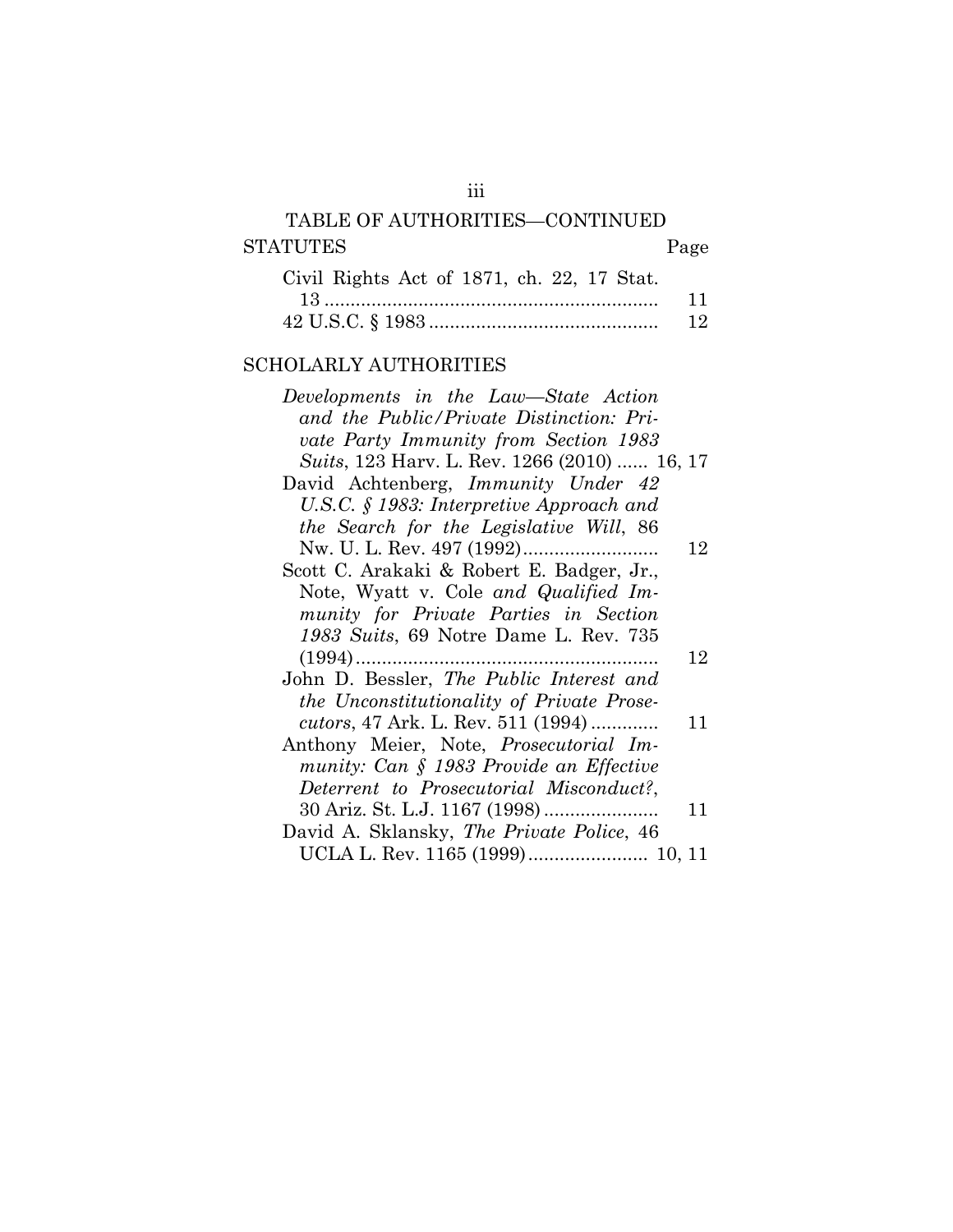#### **INTEREST OF THE** *AMICUS CURIAE***[1](#page-4-0)**

*Amicus curiae* DRI—The Voice of the Defense Bar ("DRI") is an international organization that includes more than 23,000 attorneys involved in the defense of civil litigation. DRI is committed to enhancing the skills, effectiveness, and professionalism of defense attorneys. Because of this commitment, DRI seeks to address issues germane to defense attorneys and the civil justice system, to promote the role of the defense attorney, to improve the civil justice system, and to preserve the civil jury. DRI has long been a voice in the ongoing effort to make the civil justice system more fair, efficient, and consistent. To promote these objectives, DRI participates as *amicus curiae* in cases raising issues of importance to its members, their clients, and the judicial system.

This is such a case. Private attorneys frequently work with government agencies in the same capacity as do attorneys who are permanently employed by the government. The decision below, however, adopts an artificial line between the two types of lawyers, and exposes private attorneys to liability risks from which this Court has taken pains to protect permanent government employees. Neither logic nor history calls for such an arbitrary distinction.

Many courts nonetheless have reached similar results in reliance on this Court's opinion in *Richardson v. McKnight*, 521 U.S. 399 (1997). DRI respect-

 $\overline{a}$ 

<span id="page-4-0"></span><sup>1</sup> Pursuant to Supreme Court Rule 37.6, *amicus curiae* states that no counsel for any party authored this brief in whole or in part and that no entity or person, aside from *amicus curiae*, its members, and its counsel, made any monetary contribution toward the preparation and submission of this brief. Both Petitioner and Respondent have consented to the filing of this brief. Letters showing the parties' consent are attached.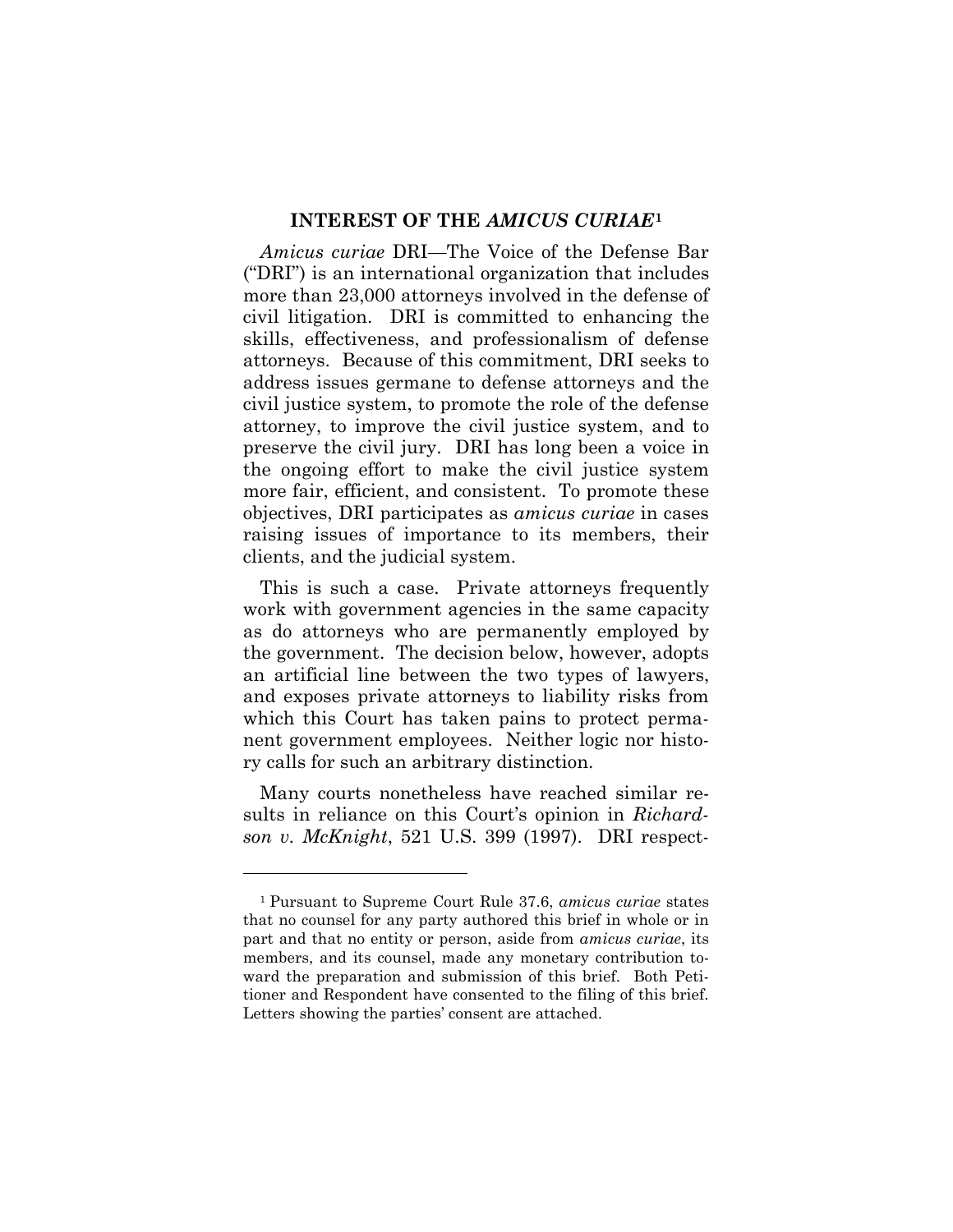fully submits that *Richardson* was wrongly decided and has increased the costs and risks for private attorneys and other individuals working with government agencies. Left uncorrected, the decision portends a continuation of the deluge of litigation that has come about since *Richardson* was decided. Accordingly, DRI urges the Court to reverse the decision below and to overturn *Richardson*.

#### **SUMMARY OF THE ARGUMENT**

Petitioner Steve A. Filarsky is a private attorney who was retained by the city of Rialto, California, to assist with an internal affairs investigation. Pet. Br. 3. In the course of the investigation, Petitioner worked closely with government supervisors, who independently decided whether to adopt his advice. *Id.* at 4-5. On these facts, as Petitioner explains, *id.* at 28-30, he is entitled to qualified immunity even under this Court's decision in *Richardson*. *See* 521 U.S. at 407 ("Apparently the law *did* provide a kind of immunity for certain private defendants, such as doctors or lawyers who performed services at the behest of the sovereign."); *id.* at 413 (suggesting that immunity would apply to "a private individual briefly associated with a government body, serving as an adjunct to government in an essential government activity or acting under close official supervision").

Reversing the Ninth Circuit's decision on that limited basis, however, would do nothing to resolve the inconsistent standards and decisions that have plagued the lower courts since *Richardson* was decided. DRI respectfully submits that *Richardson* rests on an incorrect premise, employs a faulty historical analysis, and creates a complex and unworkable standard—all in the name of purported policy benefits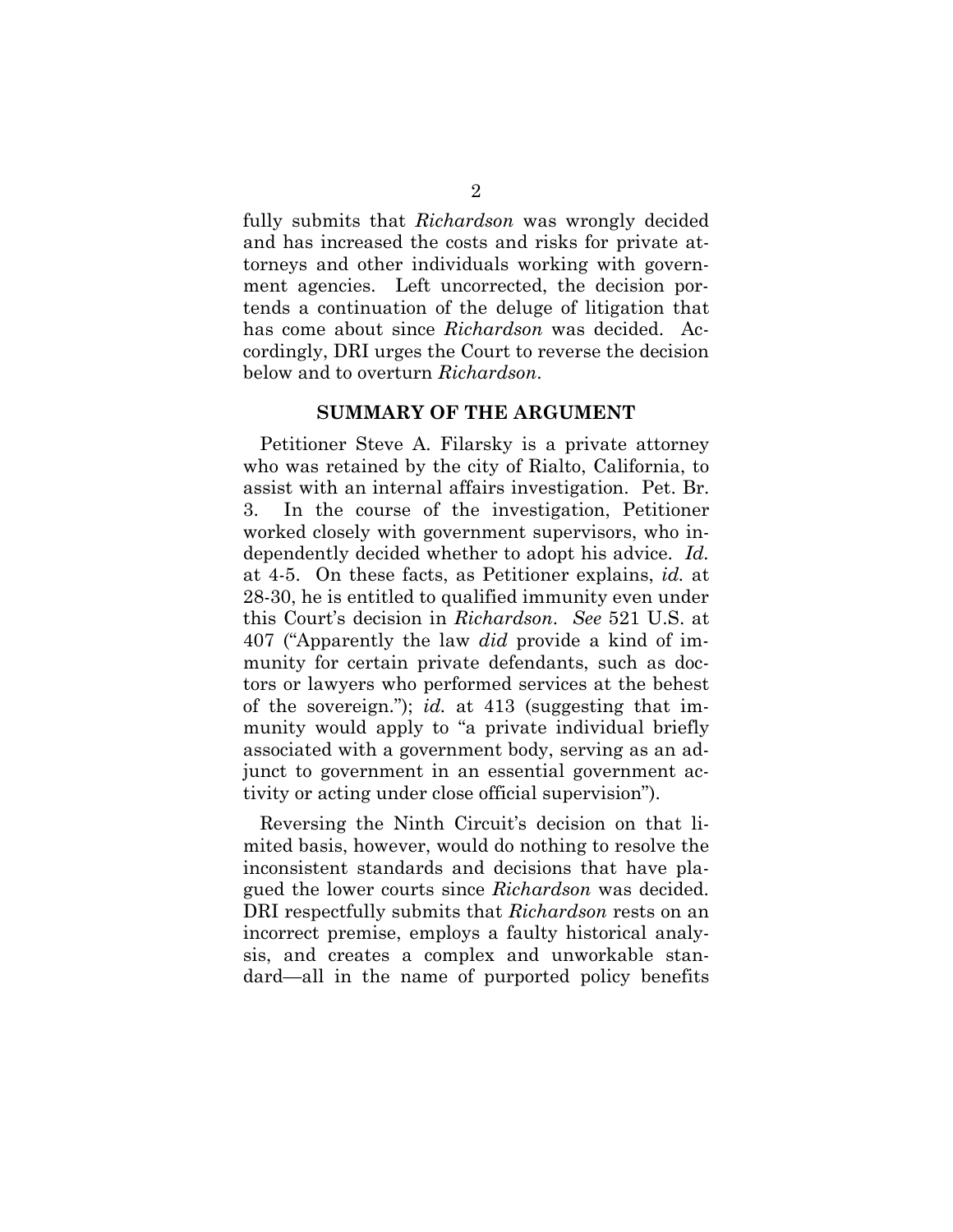that are uncertain at best. Thus, the proper course is not just to limit *Richardson*, but to overrule it.

*Richardson*'s first mistake was its rejection of the "functional approach" that has long guided this Court's qualified immunity case law. Incorrectly asserting that this Court has not applied a functional approach to determine qualified immunity, *Richardson* instead used a complex mix of historical and policy-focused reasoning. This was error.

The Court then compounded its mistake by inferring a dispositive legal distinction from inconclusive historical evidence. Instead of concluding, as it should have, that the historical record provided no basis to treat private actors and government employees any differently, the *Richardson* Court erroneously concluded that the lack of a clear answer was grounds to draw an artificial line between private individuals and permanent government employees performing the same work for the government.

The *Richardson* Court's policy analysis was equally flawed. The Court recited various benefits of qualified immunity that it asserted were not applicable when the beneficiaries of such immunity are private individuals or entities. But the Court failed to offer a sound reason for differentiating between functionally identical government employees and private contractors. At the same time, the Court qualified its holding so thoroughly, and created such doctrinal complexity, that litigation and confusion have abounded in the decision's wake.

Finally, the reasoning set forth in *Richardson* has proven unworkable in the lower courts. Thus, even if *Richardson* had not been a sharp break from this Court's precedent, the general principle favoring *stare decisis* would be overcome by the costs that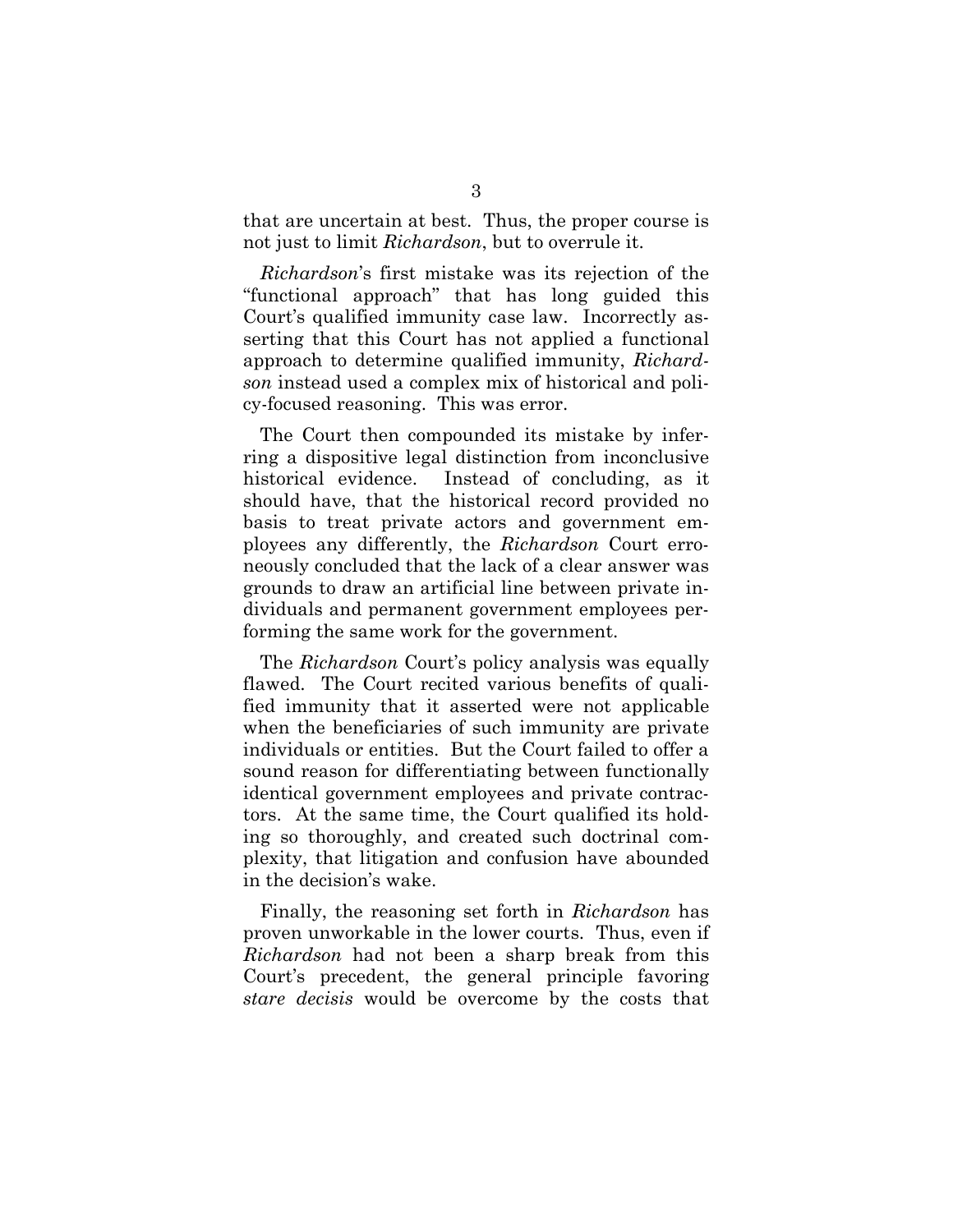*Richardson'*s incoherence has imposed on courts, litigants, and anyone attempting to discern what risks they might face in taking on work for the government. To avoid deterring behavior that is in the public interest, clear rules are necessary. Accordingly, this Court should use the opportunity presented here to revisit and overturn *Richardson*.

#### **ARGUMENT**

### **I. THE PREMISE UNDERLYING** *RICHARD-SON***—THAT THE COURT DOES NOT USE A "FUNCTIONAL APPROACH" TO DE-TERMINE THE APPLICABILITY OF QUAL-IFIED IMMUNITY—IS INCORRECT.**

1. The question before the Court in *Richardson* was "whether prison guards who are employees of a private prison management firm are entitled to a qualified immunity from suit by prisoners charging a violation" of § 1983. 521 U.S. at 401. In answering that question, the majority decided "to look both to history and to the purposes that underlie government employee immunity." *Id.* at 404. Significantly, the Court expressly disclaimed a "functional approach" in determining whether qualified immunity extended to private prison guards in the same measure as prison guards employed by a government agency. *Id.* at 408.

In particular, the Court rejected the guards' argument that "[s]ince private prison guards perform the same work as state prison guards, … they must require immunity to a similar degree." *Id.* That argument was said to be unsupported in the Court's case law:

To say this … is to misread this Court's precedents. The Court has sometimes applied a functional approach in immunity cases, but *only to*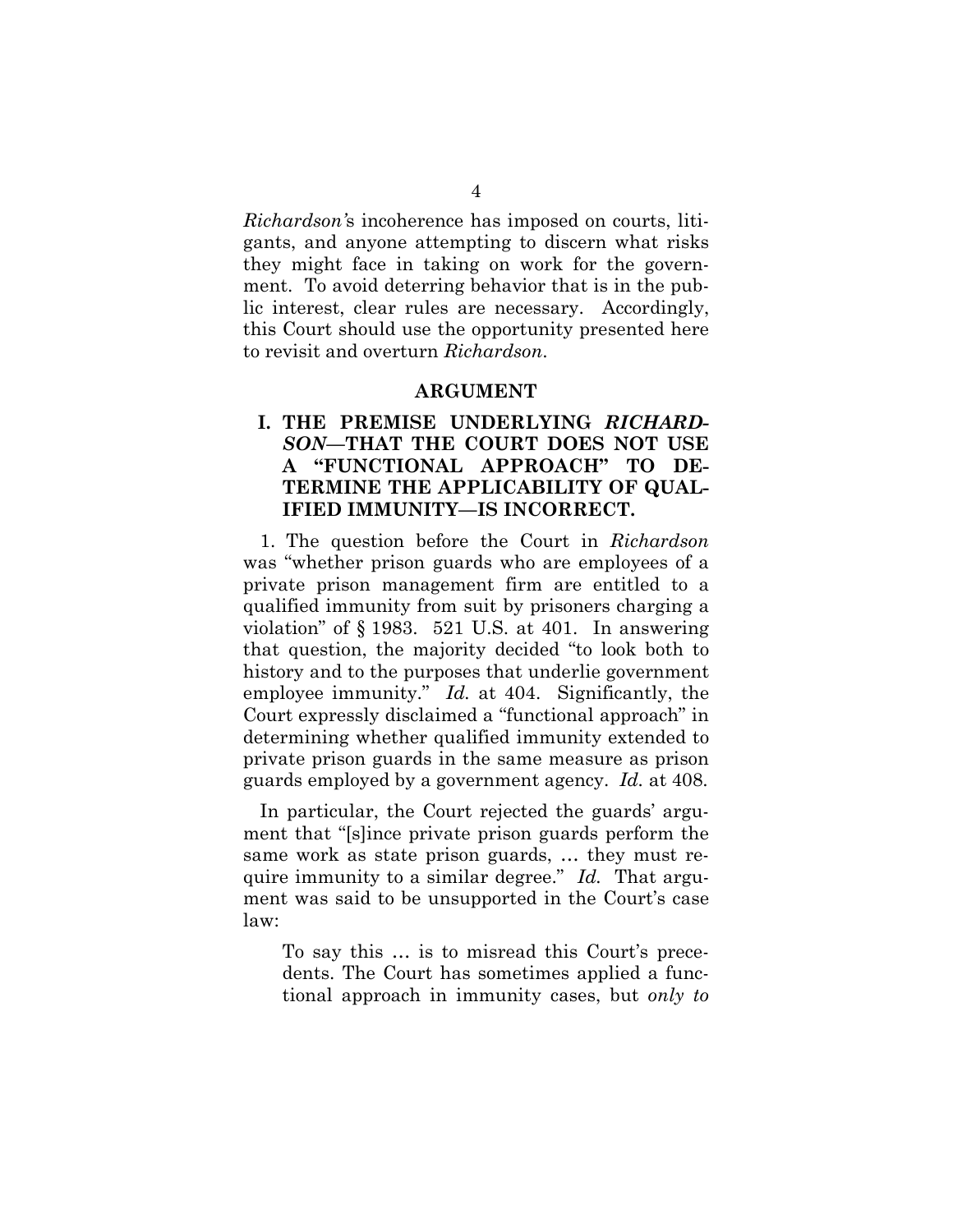*decide which type of immunity*—absolute or qualified—a public officer should receive. And it *never* has held that the mere performance of a governmental function could make the difference between unlimited § 1983 liability and qualified immunity.

#### Id. (citations omitted) (emphases added).

This fundamental premise of the *Richardson* majority's decision was erroneous. Indeed, the doctrine of qualified immunity was born out of functional considerations, and functional considerations have consistently directed its application by this Court. As the Court summarized in *Harlow v. Fitzgerald*, "in general our cases have followed a 'functional' approach to immunity law." 457 U.S. 800, 810 (1982).

2. Before *Harlow*, the Court had recognized a "good faith" defense to liability under § 1983. *See id.* at 815- 16. "Good faith" had both an objective and a subjective component: the defendant would not be "immune from liability for damages under § 1983 if he knew or reasonably should have known that the action he took within his sphere of official responsibility would violate the constitutional rights of" the affected person, *or* "if he took the action with the malicious intention to cause a deprivation of constitutional rights or other injury." *Wood v. Strickland*, 420 U.S. 308, 322 (1975); *accord Scheuer v. Rhodes*, 416 U.S. 232, 247- 48 (1974), *abrogated by Harlow v. Fitzgerald*, 457 U.S. 800 (1982). Unlike qualified immunity, the good faith test had direct roots in the common law. *See, e.g.*, *Procunier v. Navarette*, 434 U.S. 555, 561 (1978) (noting that the good faith defense was an element of the construction of § 1983 "as not intending wholesale revocation of the common-law immunity afforded government officials"); *Wood*, 420 U.S. at 320. However, the good faith test also proved impractical be-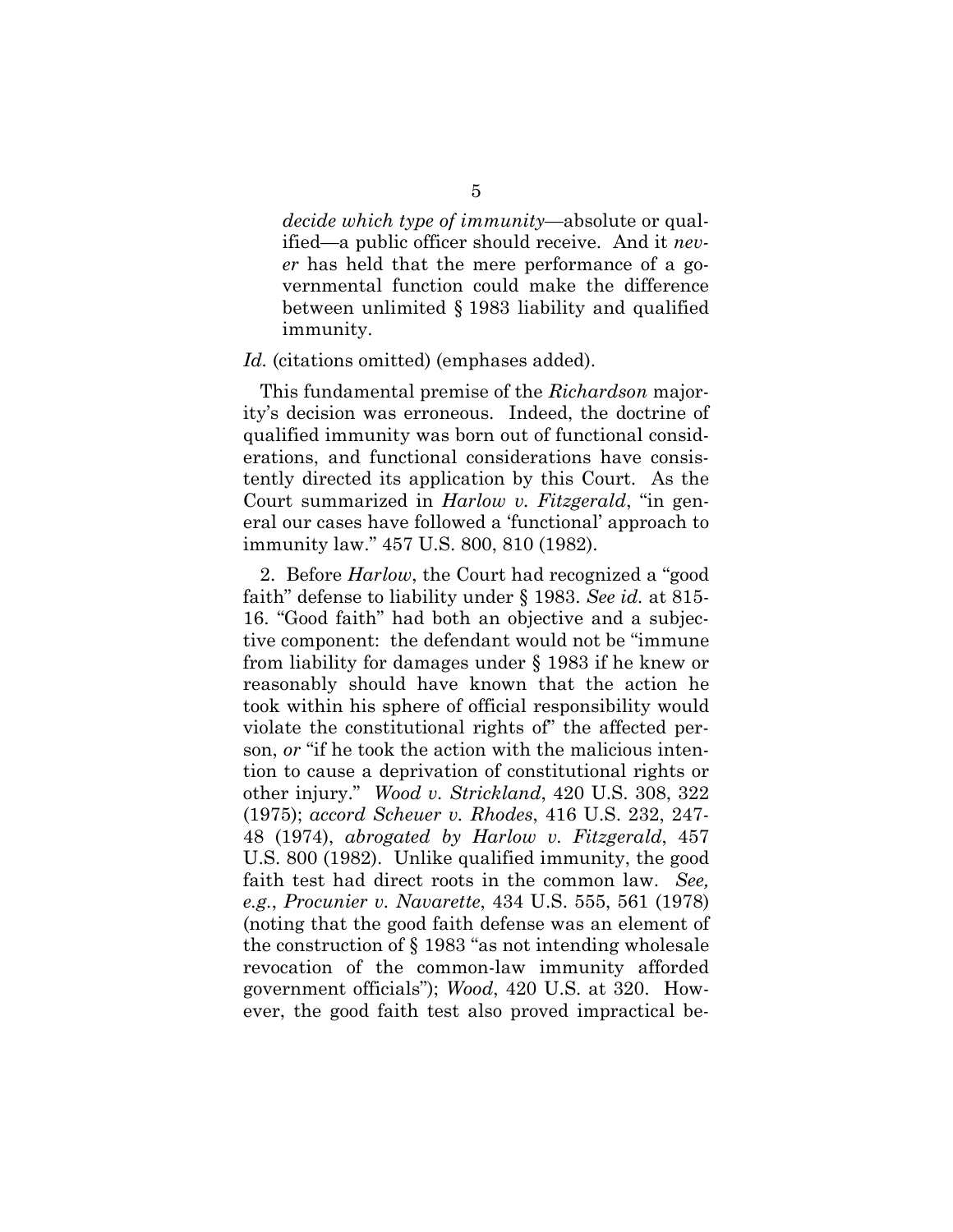cause it depended on a factbound, subjective assessment and was thus ineffective in shielding defendants, even those who had acted in good faith, from litigation prior to trial.

For this reason, *Harlow* departed from the common law, eschewed the "good faith" defense, and adopted a more functional and pragmatic test. The *Harlow*  Court found persuasive "arguments that the dismissal of insubstantial lawsuits without trial—a factor presupposed in the balance of competing interests struck by our prior cases—requires an adjustment of the 'good faith' standard established by our decisions." 457 U.S. at 814-15. As the Court explained, a new approach to qualified immunity was warranted in order to avoid the imposition of "substantial costs" incurred in asserting the good faith defense. *Id.* at 816-17 ("[I]t now is clear that substantial costs attend the litigation of the subjective good faith of government officials."); *see id.* ("Judicial inquiry into subjective motivation therefore may entail broad-ranging discovery and the deposing of numerous persons, including an official's professional colleagues. Inquiries of this kind can be peculiarly disruptive of effective government.") (footnote omitted).

To avoid these costs and disruptions, the Court settled on the now-familiar standard for qualified immunity: defendants would be "shielded from liability for civil damages insofar as their conduct does not violate clearly established statutory or constitutional rights of which a reasonable person would have known." *Id.* at 818. Jettisoning the good faith defense in favor of this more expedient version of qualified immunity was deemed consistent with the pragmatic goals of the doctrine. "The resolution of immunity questions inherently requires a balance between the evils inevitable in any available alterna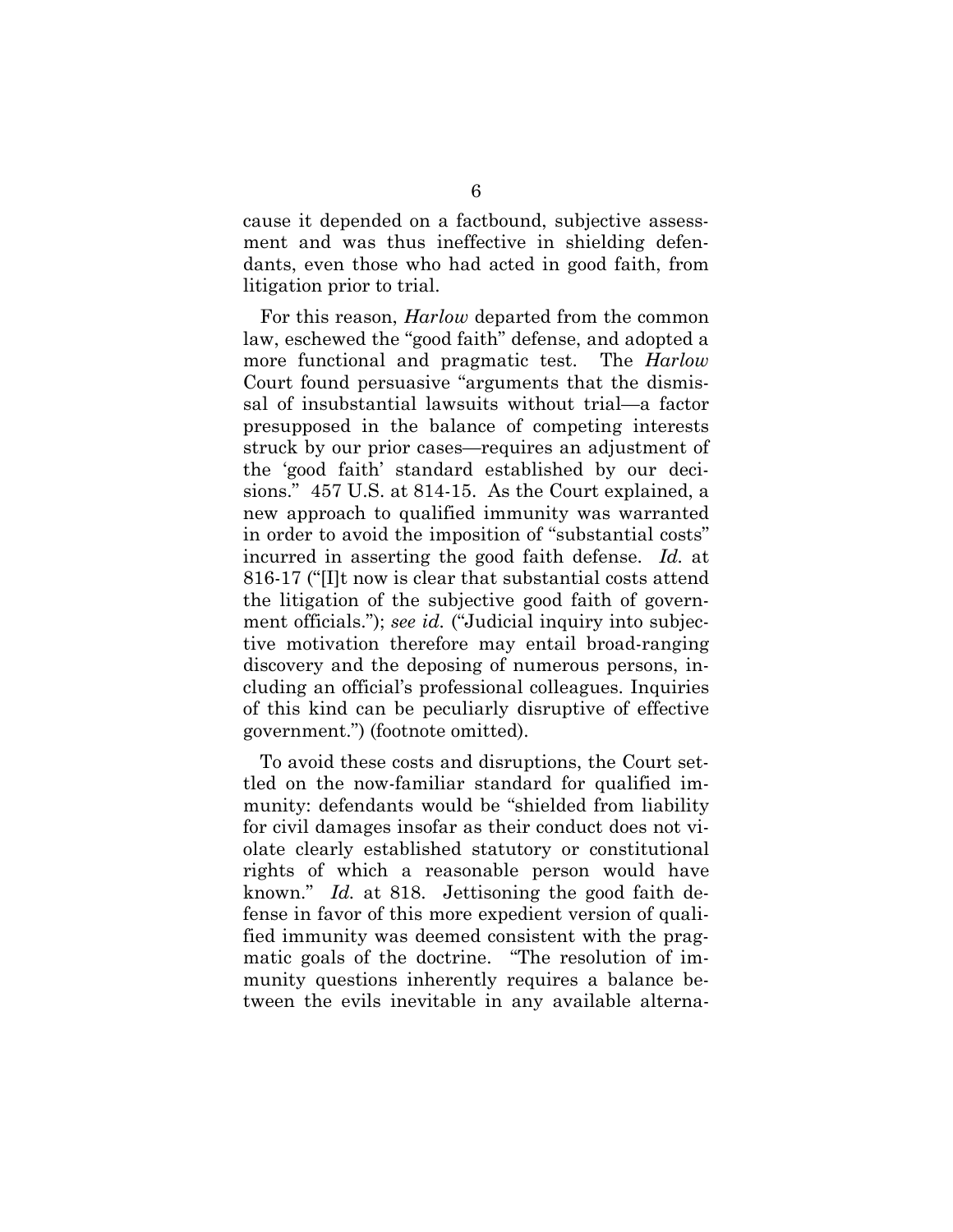tive." *Id.* at 813-14. Thus, practical and functional considerations—not history—mandated that the "balance" be re-struck to achieve better results.

3. Since *Harlow*'s institution of the qualified immunity test that remains in place today, the Court has repeatedly recognized the central role of functionality and practicality in the qualified immunity analysis. In *Anderson v. Creighton*, 483 U.S. 635 (1987), for example, the Court made clear that, although the ""common law tradition" is relevant to determining the scope of immunity, "we have never suggested that the precise contours of official immunity can and should be slavishly derived from the often arcane rules of the common law." *Id.* at 644-45. Indeed, the Court emphasized that fidelity to the common law was "plainly contradicted by *Harlow*, where the court *completely reformulated* qualified immunity along principles *not at all embodied in the common law*" and "clearly expressed the understanding" that qualified immunity "would be applied 'across the board.'" *Id.* (emphasis added) (quoting *Harlow*, 457 U.S. at 821 (Brennan, J., concurring)). The *Anderson* Court adhered to *Harlow* and rejected added "complexity" that would "utterly defeat[]" the security qualified immunity was meant to provide. *Id.* at 645- 46. The bottom line was clear: officials need not "entangl[e] themselves in the vagaries of the English and American common law." *Id.* at 646.

The Court even acknowledged the functional foundation of qualified immunity in *Wyatt v. Cole*, 504 U.S. 158 (1992), the case on which the *Richardson*  majority extensively relied. *See* 521 U.S. at 402-04 (describing *Wyatt* as "pertinent authority"). The *Wyatt* Court recognized "[t]hat *Harlow* completely reformulated qualified immunity along principles not at all embodied in the common law." 504 U.S. at 166 (in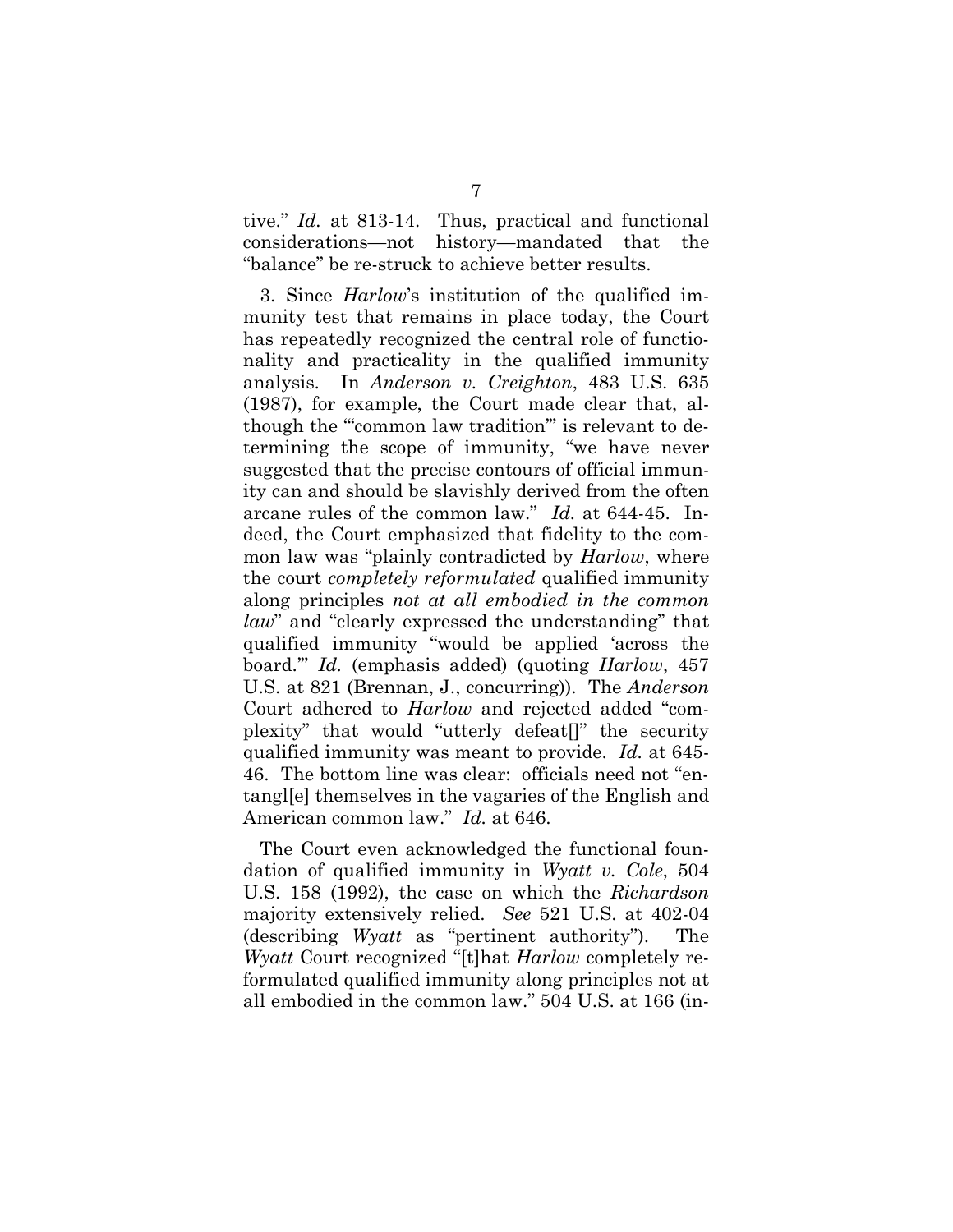ternal quotation marks omitted). And it observed that "[q]ualified immunity strikes a balance between compensating those who have been injured by official conduct and protecting government's ability to perform its traditional functions." *Id.* at 167 (citing, *inter alia*, *Harlow*, 457 U.S. at 819). Likewise, in dissent, Chief Justice Rehnquist noted the Court's "abandon[ment of] a strictly historical approach to § 1983 immunities." *Id.* at 179 (Rehnquist, J., dissenting).

In view of these authorities, it is hardly surprising that the Court has repeatedly made express its commitment to a functional analysis of qualified immunity. *E.g.*, *Briscoe v. LaHue*, 460 U.S. 325, 342 (1983) ("[O]ur cases clearly indicate that immunity analysis rests on functional categories, not on the status of the defendant."); *Forrester v. White*, 484 U.S. 219, 224 (1988) ("Running through our cases, with fair consistency, is a 'functional' approach to immunity questions …."); *see generally Richardson*, 521 U.S. at 416 (collecting cases) (Scalia, J., dissenting). After all, the whole point of the qualified immunity doctrine is to eliminate unwarranted distractions and disincentives, and thus to help individuals function better at work. This Court's precedent cannot be squared with the *Richardson* majority's assertion that the Court has taken a "functional approach" "only to decide which type of immunity—absolute or qualified—a public officer should receive." *Id.* at 408. Because *Richardson* rests on a faulty premise that is inconsistent with prior case law, the Court should reconsider *Richardson* and return to the functional analysis that previously guided qualified immunity determinations.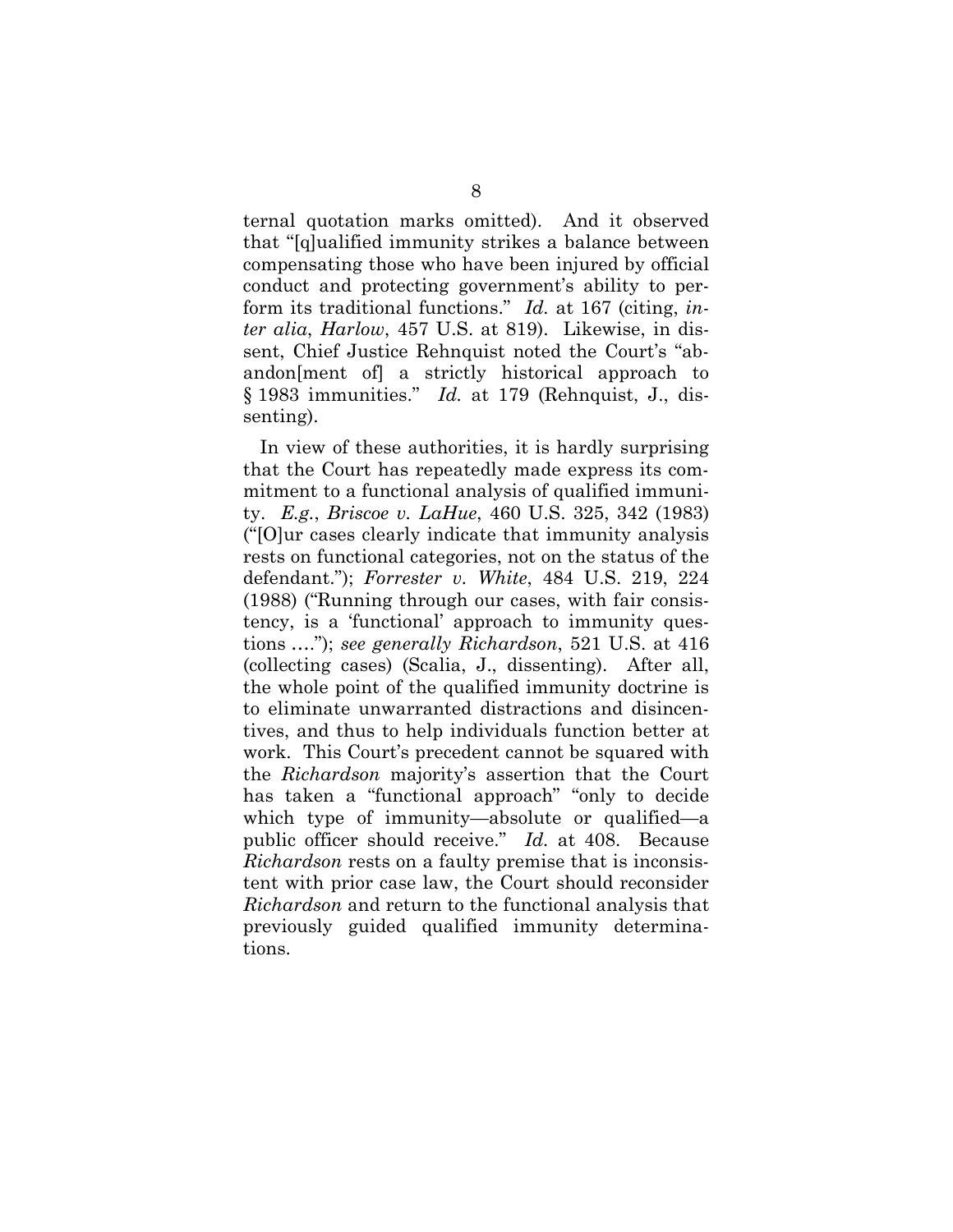### **II. IN ANY EVENT, HISTORY DOES NOT SUP-PORT** *RICHARDSON***'S CONCLUSION.**

Quite apart from *Richardson*'s error in eschewing a functional approach, the history of immunity for those performing government functions does not support the result reached in *Richardson*. In dissent, Justice Scalia cited two cases demonstrating that contemporaneous with the enactment of § 1983, private officials likely enjoyed immunity from liability for actions taken under color of state law. *See Williams v. Adams*, 85 Mass. (3 Allen) 171 (1861) (holding that prisoners could not recover damages for negligence against the master of a house of correction, who appeared to be "no more a 'public officer' than the head of a private company running a prison," 521 U.S. at 415 & n.1); *Alamango v. Bd. of Supervisors*, 25 Hun. 551 (N.Y. 1881) (holding that "supervisors charged under state law with maintaining a penitentiary were immune from prisoner lawsuits," 521 U.S. at 417).

The majority brushed aside these authorities, contending that they were insufficient to "prove the existence" of a "tradition" of qualified immunity for private prison guards. *See Richardson*, 521 U.S. at 406 (stating that *Alamango* stands for the proposition that there was "no cause of action against [a] private contractor where [the] contractor [was] designated [a] state instrumentality by statute"; asserting that *Williams* did not "involve a private prison operator"). In doing so, however, the Court overlooked another critical flaw in its analysis—namely, that there is no historical basis for *distinguishing* between state officials and independent contractors doing the work of state officials. The historical lineage is essentially the same for both groups. *id.* at 414-15 (Scalia, J., dissenting) ("The opinion observes that private jailers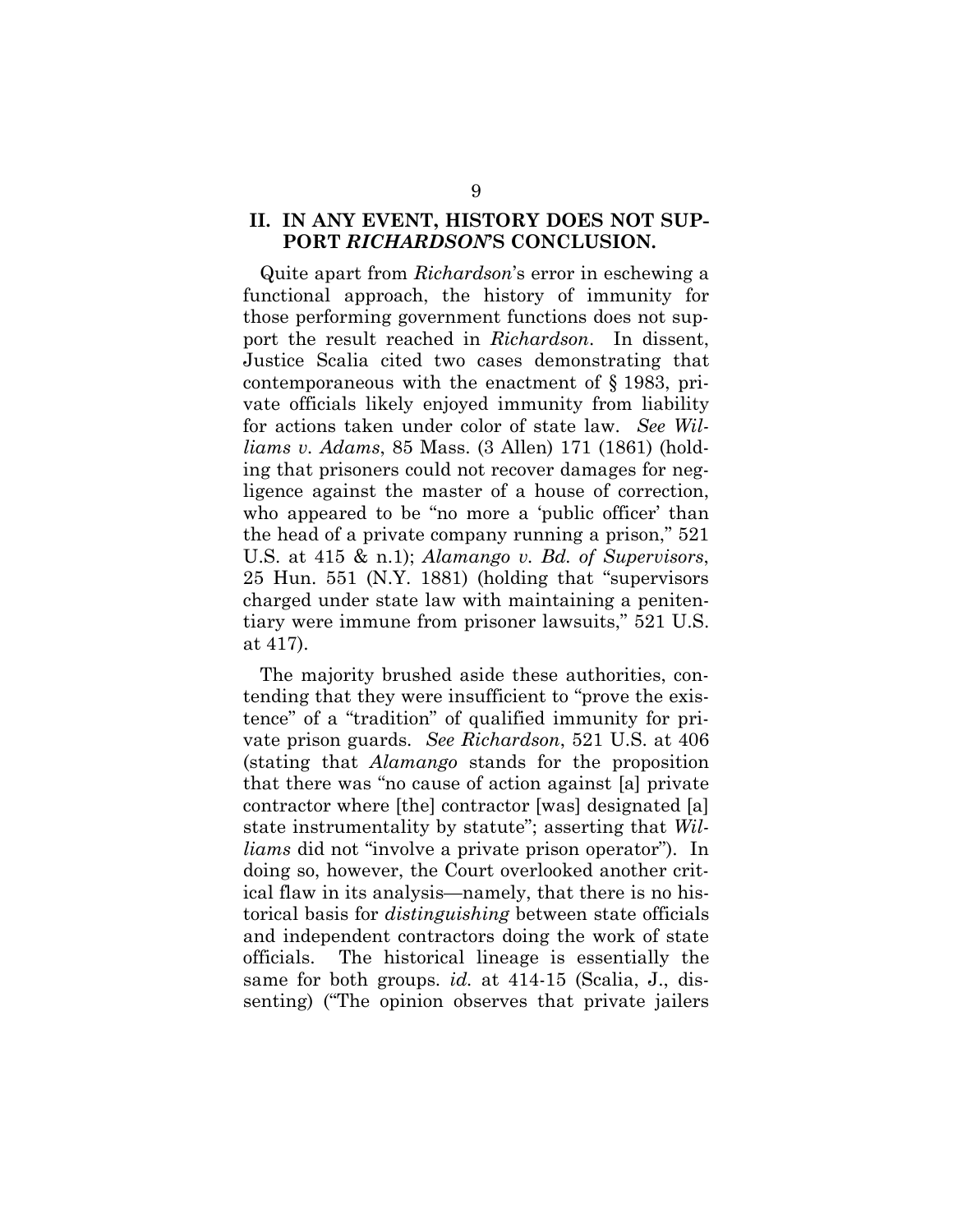existed in the 19th century, and that they were successfully sued by prisoners. But one could just as easily show that government-employed jailers were successfully sued at common law, often with no mention of possible immunity …."). To the extent that history, and not functionality, should guide the contours of the qualified immunity analysis, there is no basis for the majority's artificial line.

Indeed, historically, the lines between public and private actors were frequently blurred. The career government employee is a relatively modern phenomenon. In the late nineteenth century, when § 1983 was enacted, what now appear to be quintessentially government jobs were routinely performed by private individuals. Accordingly, it was often difficult to discern the difference between the two types of government workers:

Private police agencies offering patrol and detection services, and often run by former police officers, began to operate in major American cities in the 1840s. The line between public and private policing was *frequently hazy*. Private detectives and privately employed patrol personnel often were publicly appointed as "special policemen," and "the means and objects of detective work," in particular, "*made it difficult to distinguish* between those on the public payroll and private detectives."

David A. Sklansky, *The Private Police*, 46 UCLA L. Rev. 1165, 1210 (1999) (emphases added) (footnotes omitted). While public police departments became more common in urban centers in the late nineteenth century, "[s]tatewide police departments were mostly nonexistent, and the federal government used private guards and detectives for its occasional police work; outside city limits there thus was virtually no public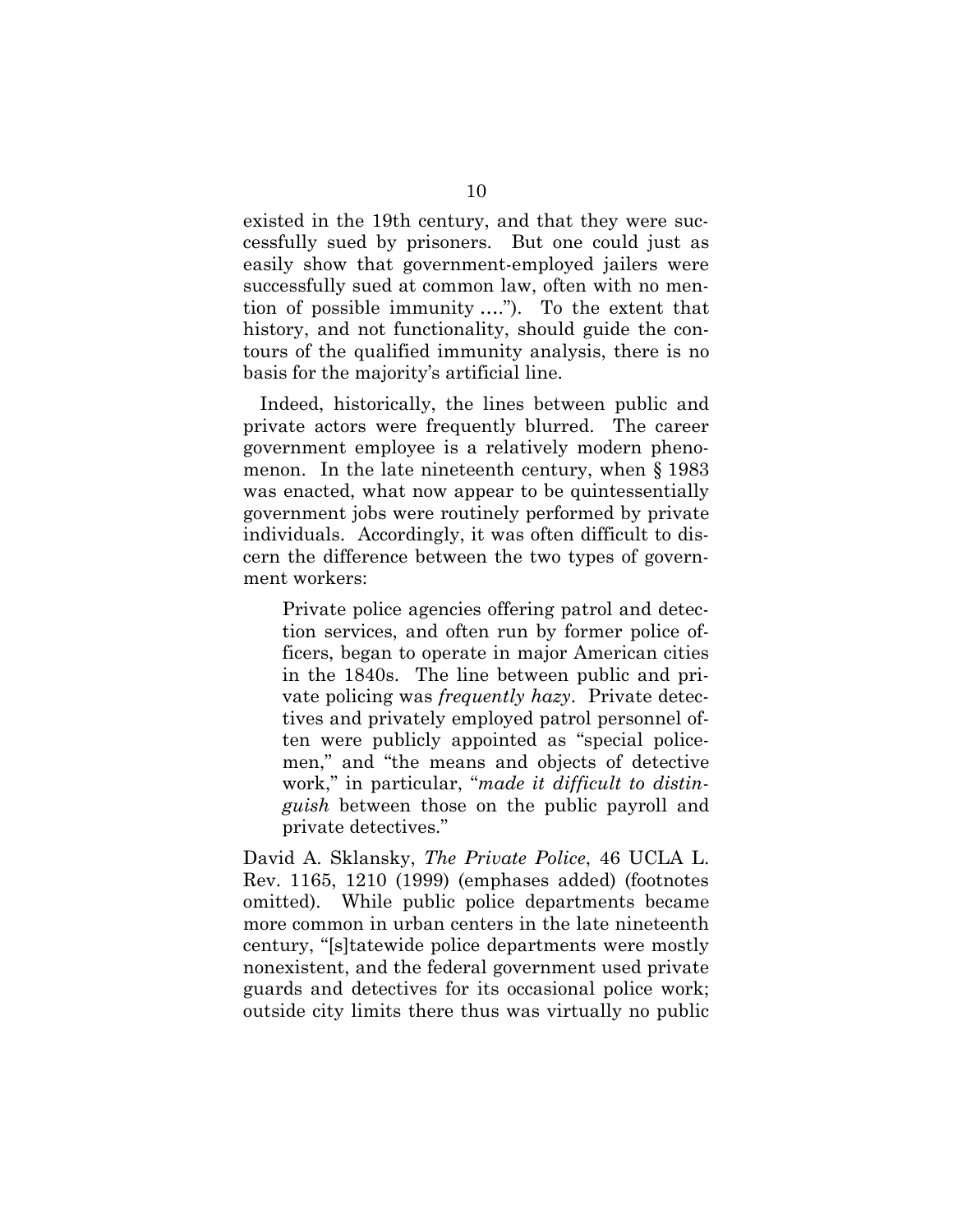police protection." *Id.* at 1211 (footnotes omitted). To fill the growing need for police protection felt with the rise of railroads and industrial operations, "new forms of private policing emerged," including "company police" hired by railroads and industrialists and "the national private police agency, epitomized in the late nineteenth century by the Pinkerton agency." *Id.*

Similarly, "[p]ublic prosecutors as we know them today were uncommon in 1871." Anthony Meier, Note, *Prosecutorial Immunity: Can § 1983 Provide an Effective Deterrent to Prosecutorial Misconduct?*, 30 Ariz. St. L.J. 1167, 1172 (1998) (citing *Kalina v. Fletcher*, 522 U.S. 118, 124 n.11 (1997)). Instead, "American citizens continued to privately prosecute criminal cases in many locales during the nineteenth century. … Thus, '[p]arents of young women prosecuted men for seduction; husbands prosecuted their wives' paramours for adultery; wives prosecuted their husbands for desertion.'" John D. Bessler, *The Public Interest and the Unconstitutionality of Private Prosecutors*, 47 Ark. L. Rev. 511, 518 (1994) (alteration in original) (footnote omitted) (quoting Allen Steinberg, *The Transformation of Criminal Justice: Philadelphia, 1800-1880*, at 48 (1989)). Many states continued to allow the use of private prosecutors to pursue criminal charges in the late nineteenth century, while only a few began to ban the practice in that period. *Id.* at 518-20 & nn.29-31 (citing cases). *See also* Pet. Br. at 15-17.

In light of this historical picture, it is understandable that the drafters of § 1983 did not contemplate the imposition of formal, rigid lines between government employees and private individuals performing work for the government. Such a line would serve no purpose. The overarching reason for the Civil Rights Act of 1871, ch. 22, 17 Stat. 13, was the protection of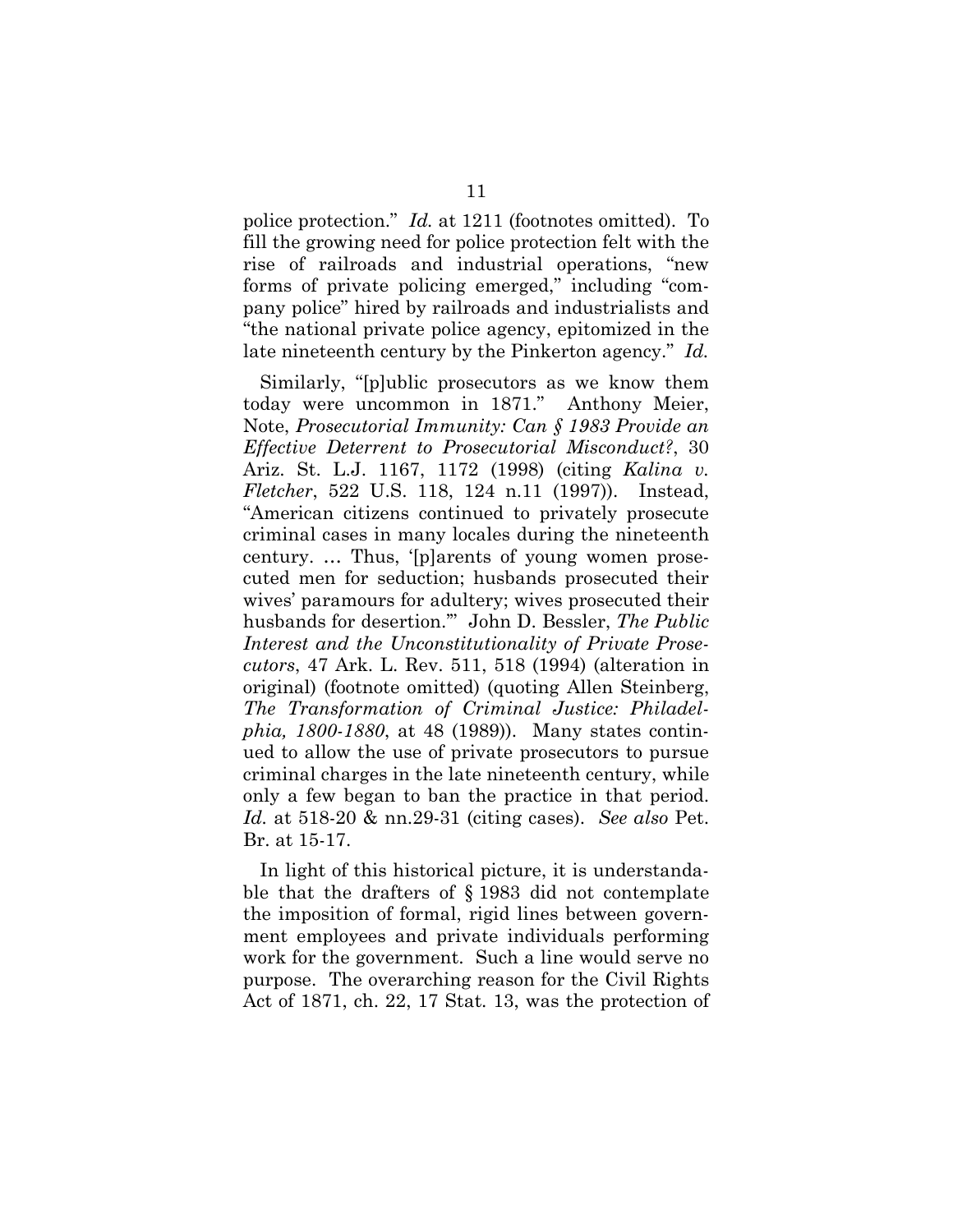individual rights. *See* David Achtenberg, *Immunity Under 42 U.S.C. § 1983: Interpretive Approach and the Search for the Legislative Will*, 86 Nw. U. L. Rev. 497, 539-42 (1992). This purpose does not distinguish between state employees and independent contractors doing the state's work.

Further, to the extent that the text of § 1983 evinces any distinction at all, it is the exact opposite of the one *Richardson* adopted. Section 1983 provides a cause of action against state officials acting "under color of any statute, ordinance, regulation, custom, or usage, of any State or Territory or the District of Columbia." 42 U.S.C. § 1983. Ironically, as a result of *Richardson*, under the decision below, the only defendant who may be held liable is the only person who was *not* a state official. That assuredly was not the intention behind § 1983. *See* Scott C. Arakaki & Robert E. Badger, Jr., Note, Wyatt v. Cole *and Qualified Immunity for Private Parties in Section 1983 Suits*, 69 Notre Dame L. Rev. 735, 759 (1994) ("Holding private parties to a higher level of expertise than public officials runs counter to section 1983, which was intended to uphold individual rights from state actions, not the acts of other individuals."). As Chief Justice Rehnquist observed in his *Wyatt* dissent:

Our § 1983 jurisprudence has gone very far afield indeed, when it subjects private parties to greater risk than their public counterparts, despite the fact that § 1983's historic purpose was "to prevent *state officials* from using the cloak of their authority under state law to violate rights protected against state infringement."

*Wyatt*, 504 U.S. at 180 (quoting *Lugar v. Edmondson Oil Co.*, 457 U.S. 922, 948 (1982)); *see also id.* ("it is at least passing strange to conclude that private individuals are acting 'under color of law' because they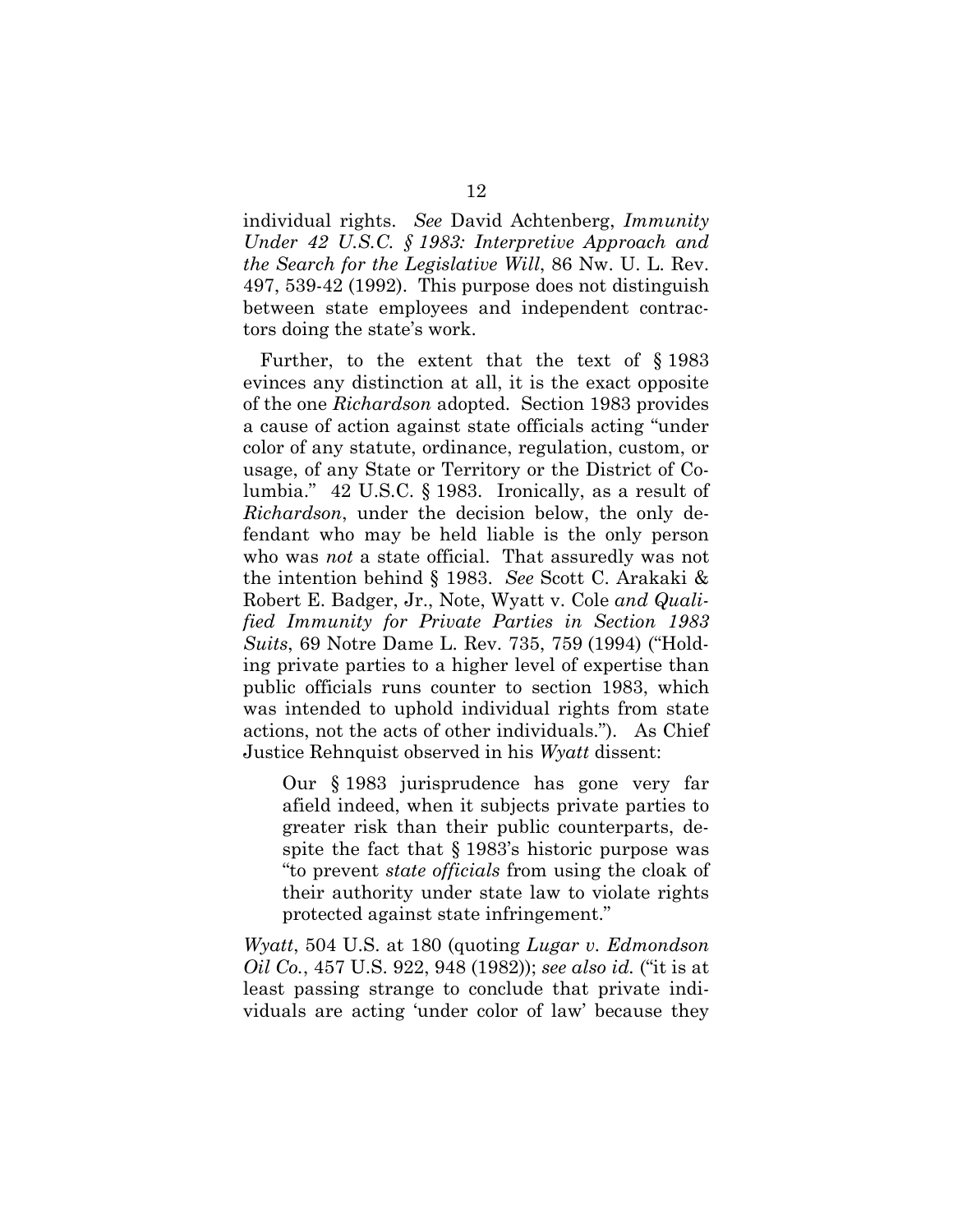invoke a state garnishment statute and the aid of state officers, but yet deny them the immunity to which those same state officers are entitled, simply because the private parties are not state employees") (citation omitted).

#### **III. POLICY CONSIDERATIONS DO NOT SUP-PORT** *RICHARDSON***'S CONCLUSION.**

*Richardson*'s analysis is equally unsupported by policy concerns. In an attempt to support its conclusion, the *Richardson* Court engaged in a policy analysis that rests on untested speculation and pure conjecture. 521 U.S. at 409-12.

The majority first suggested that the major benefit of qualified immunity for government employees reducing "unwarranted timidity"—"is less likely present, or at least is not special, when a private company subject to competitive market pressures" performs services for the government. *Id.* at 409. But, as Justice Scalia noted in dissent, "it is fanciful to speak of the consequences of 'market' pressures in a regime where public officials are the only purchaser, and other people's money the medium of payment." *Id.* at 418-19. Further, the majority offered no support for its assessment of the comparative psychology of permanent government employees and others doing work for the government.

The majority next stated that ""privatization" avoids the concern that qualified candidates would be deterred by the threat of suits for damages because of the prospect of "comprehensive insurance-coverage." *Id.* at 411. The majority did not explain, however, why the availability of insurance—which often exists for both private and government entities—compels a different result for private actors working for the government. *See id.* at 420 (Scalia, J., dissenting).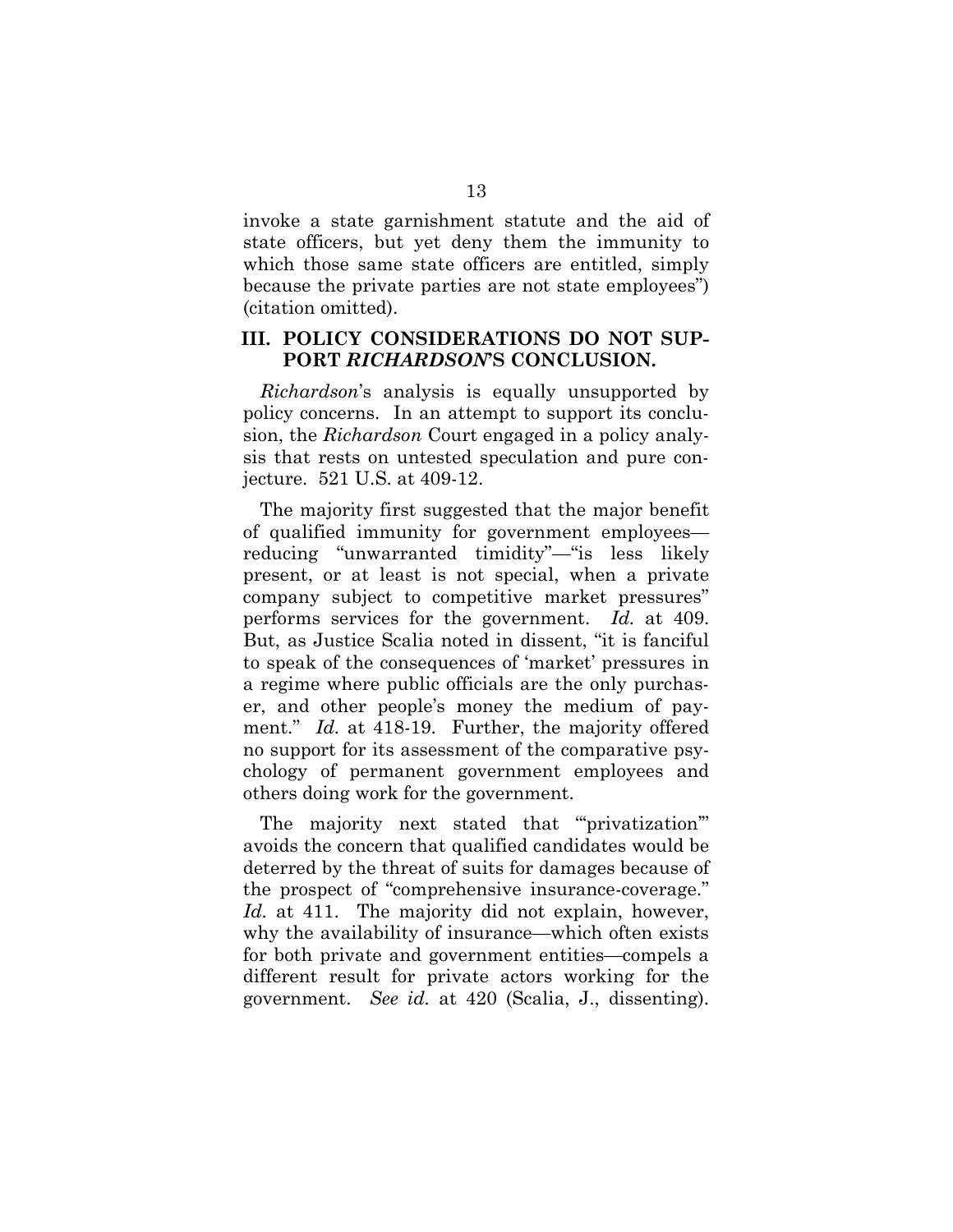Finally, the majority asserted that "[b]ecause privatization law also frees the private prison-management firm from many civil service law restraints, it permits the private firm, unlike a government department, to offset any increased employee liability risk with higher pay or extra benefits." *Id.* at 411 (citation omitted). But this observation, too, fails to distinguish between government and private entities: just like private companies, "governments *need not* have civil-service salary encrustations (or can exempt prisons from them); and hence governments, no more than private prison employers, have any *need* for § 1983 immunity." *Id.* at 421 (Scalia, J., dissenting).[2](#page-17-0)

The majority's unrealized policy justifications can be contrasted with the undeniable costs of the majority's approach. With its closing "caveats," the majority created a road map for further litigation:

[W]e have answered the immunity question *narrowly*, in the context, in which it arose. That context is one in which a private firm, *systematically* organized to assume a *major lengthy administrative* task (managing an institution) with *limited direct* supervision by the government, undertakes that task for profit and potentially in competition with other firms. The case does not involve a private individual *briefly* associated with a government body, serving as an *adjunct* to government in an *essential* government activity or acting under *close* official supervision.

 $\overline{a}$ 

<span id="page-17-0"></span><sup>2</sup> As Justice Scalia further noted, "it is poetic justice (or poetic revenge) that the Court should use one of the principal economic benefits of 'prison out-sourcing'—namely, the avoidance of civilservice salary and tenure encrustations—as the justification for a legal rule rending out-sourcing more expensive." 521 U.S. at 420-21.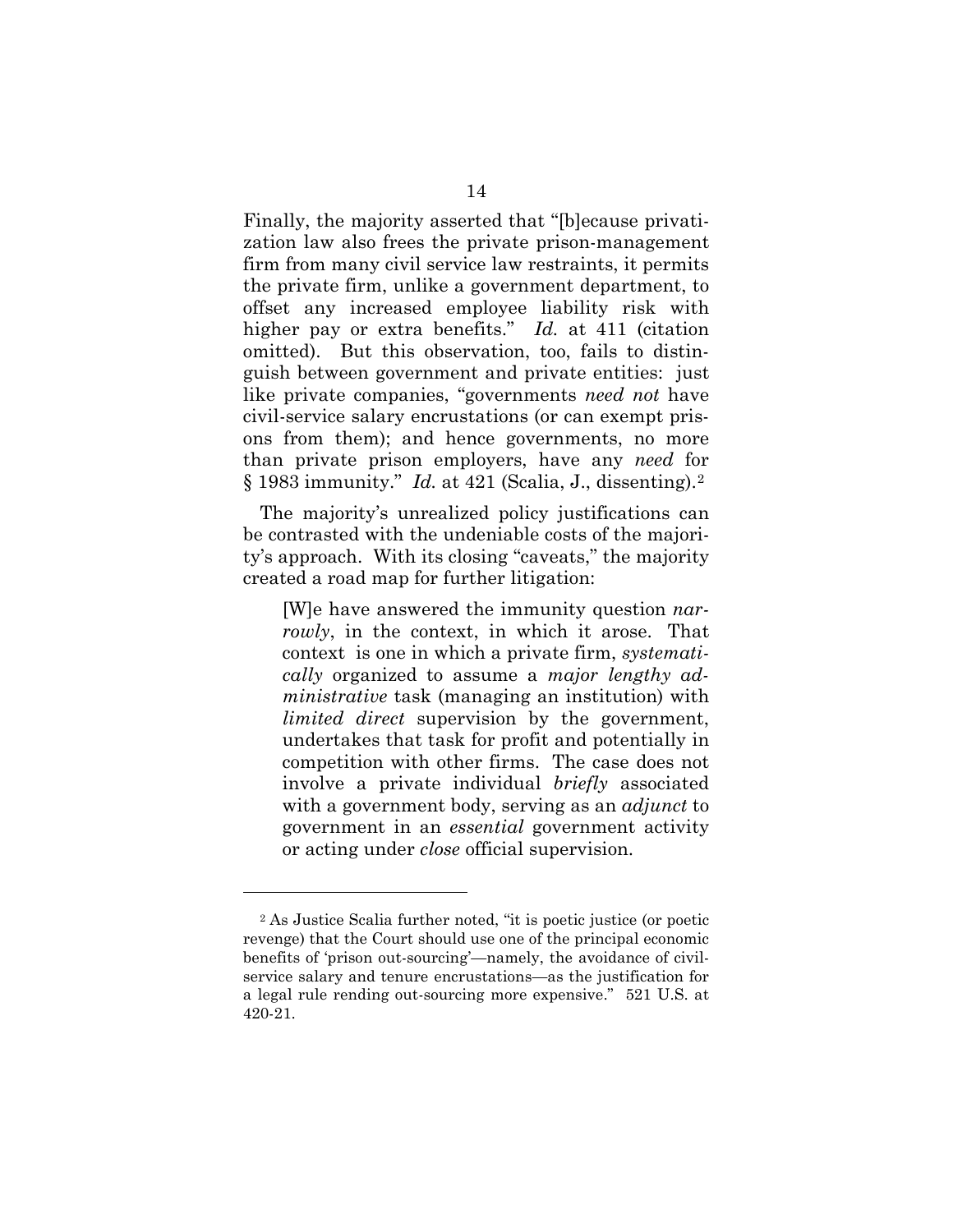*Id.* at 413 (emphases added). The litany of adjectives and other qualifiers only underscores the fertile ground for future lawsuits generated by *Richardson*—as does the curious potential line between a "private firm" and a "private individual." In addition, further sowing confusion is the novel and unexplained concept of "an adjunct to government," coupled with the majority's simultaneous embrace, *see id.*, and disavowal, *see id.* at 409 (relying on government function "bristles with difficulty, particularly since, in many areas, government and private industry may engage in fundamentally similar activities"), of the relevance of "essential government functions." *Cf. Garcia v. San Antonio Metro. Transit Auth.*, 469 U.S. 528, 546-47 (1985) (rejecting "as unsound in principle and unworkable in practice, a rule … that turns on a judicial appraisal of whether a particular governmental function is 'integral' or 'traditional'").

It is exactly such confusion that the *Anderson*  Court feared and rejected. *See* 483 U.S. at 643. In *Anderson*, the Court declined to follow an approach that "would introduce into qualified immunity analysis a complexity rivaling that which we found sufficiently daunting to deter us from tailoring the doctrine to the nature of officials' duties or of the rights allegedly violated." *Id.* at 645. And the Court emphasized that introducing such "complexity" into the qualified immunity analysis would defeat its very purpose:

The general rule of qualified immunity is intended to provide government officials with the ability "reasonably [to] anticipate when their conduct may give rise to liability for damages." Where that rule is applicable, officials can know that they will not be held personally liable as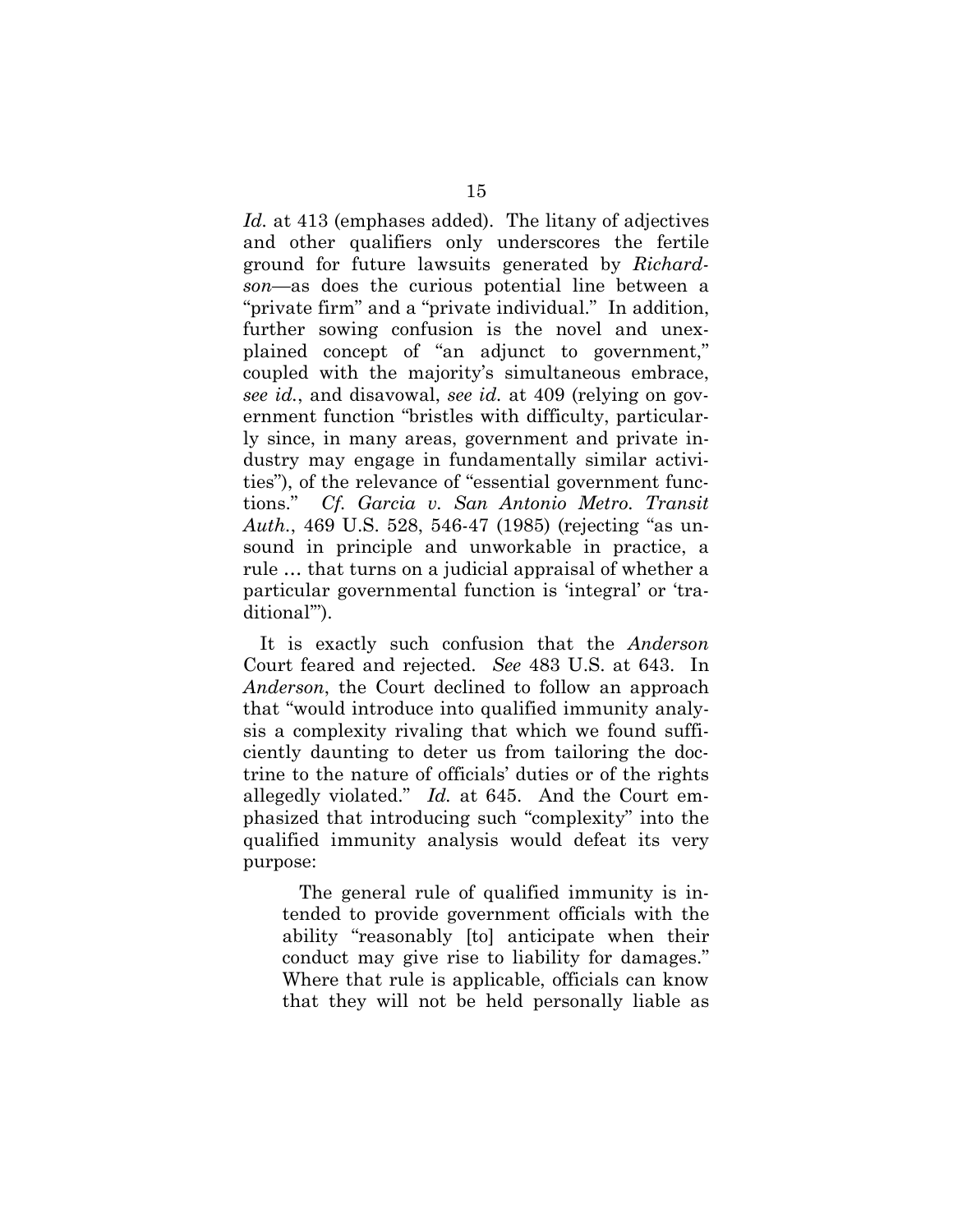long as their actions are reasonable in light of current American law. That security would be utterly defeated if officials were unable to determine whether they were protected by the rule without entangling themselves in the vagaries of the English and American common law. We are unwilling to Balkanize the rule of qualified immunity ….

#### *Id.* at 646 (citation omitted) (alteration in original).

The inevitable result of such a complex analysis has come to pass: litigation and ambiguity have ensued. From the decision in *Richardson* through March 2010, there has been a "deluge of more than one hundred cases so far over whether qualified immunity applies," creating "an added cost, not considered by *Richardson*, that has been and will continue to be passed on to society." *Developments in the Law— State Action and the Public/Private Distinction: Private Party Immunity from Section 1983 Suits*, 123 Harv. L. Rev. 1266, 1278 (2010). In response to this flood of suits, "[l]ower courts have attempted to apply [the *Richardson*] standard, but they have been confused by *Richardson*'s use of precedent and the complex mix of factors in its analysis and have reached divergent conclusions about various categories of private actors." *Id.* at 1267. Specifically:

Seven circuits have used *Richardson* as a test, refusing to grant private actors qualified immunity in many circumstances. While only one circuit has explicitly granted private actors qualified immunity under *Richardson*, others have arguably done so implicitly, so immunity is not always categorically precluded. One circuit has held that qualified immunity applied in every case it has considered, though it has not relied on *Wyatt* or *Richardson*. The remaining four cir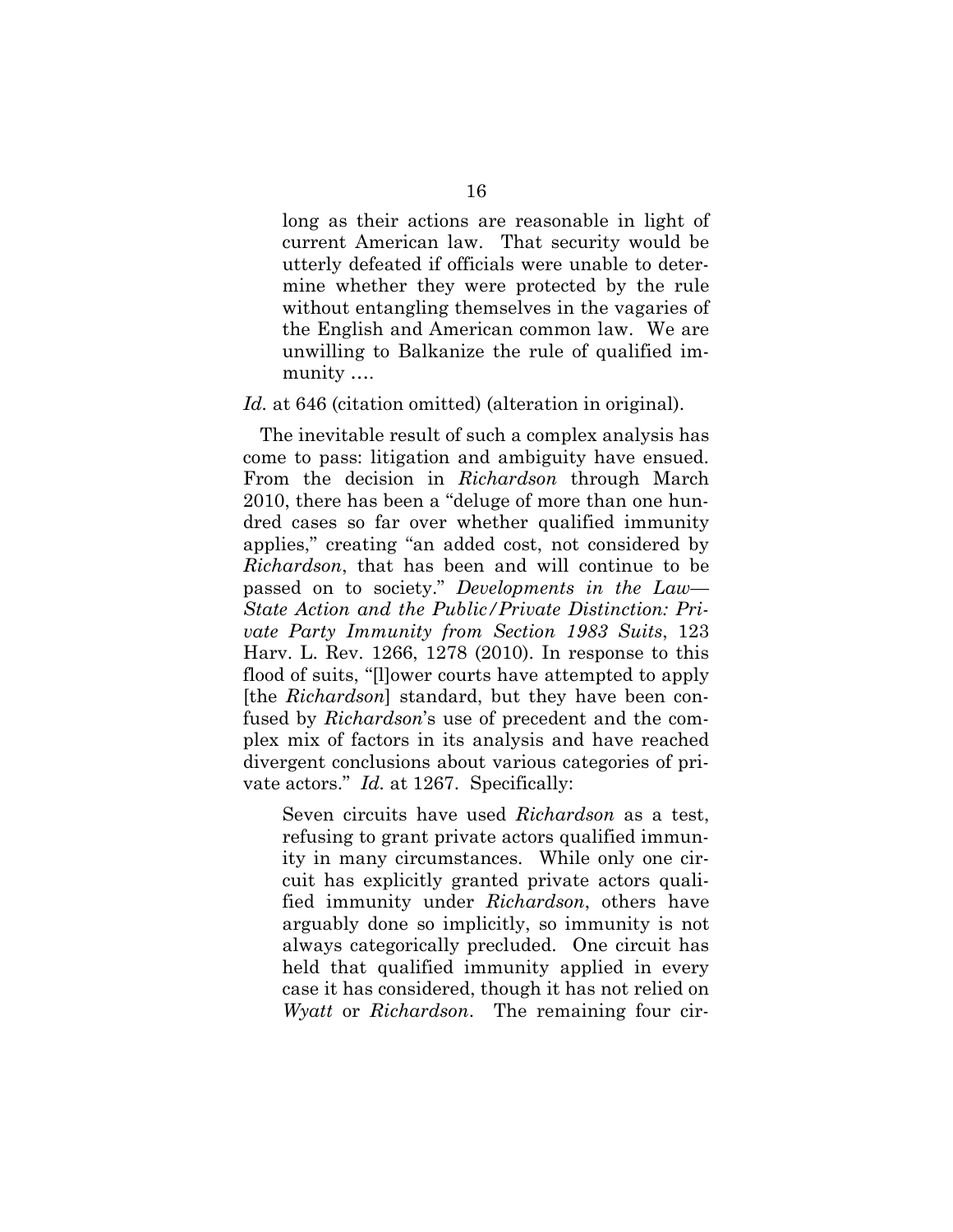cuits have no holding applying *Richardson*. Much litigation continues at the district court level without circuitwide resolution.

#### Id. at 1271 (footnotes omitted).

In sum, any policy benefits from *Richardson*'s analysis are, at best, uncertain. At the same time, the Court's complex and qualified opinion has imposed very real costs on firms and individuals working with the government, as well as litigants and the judicial system, in the form of a multiplicity of lawsuits and the lack of a uniform standard. *See id.* at 1277 ("Patchwork liability across jurisdictions raises privatization costs as firms adapt to each jurisdiction's rules, requiring differences in benefits and personnel practices even within a state."); *cf. also Wyatt*, 504 U.S. at 179 (Rehnquist, C.J., dissenting) ("today's decision will only manage to increase litigation costs needlessly for hapless defendants"). The decision has also made it virtually impossible to provide reliable legal advice to clients who choose to provide services to the government. Accordingly, this Court should take the opportunity to overrule *Richardson* in favor of a simple and straightforward functional approach, consistent with the origins of qualified immunity.

### **IV.** *STARE DECISIS* **IS NOT A BARRIER TO OVERTURNING** *RICHARDSON***.**

The doctrine of *stare decisis* should not prevent the Court from overruling *Richardson*. "*Stare decisis* is a 'principle of policy,' and not 'an inexorable command.'" *United States v. IBM Corp.*, 517 U.S. 843, 856 (1996). "[W]hen governing decisions are unworkable or are badly reasoned, 'this Court has never felt constrained to follow precedent.'" *Payne v. Tennessee*, 501 U.S. 808, 827 (1991). "'Beyond workability, the relevant factors in deciding whether to adhere to the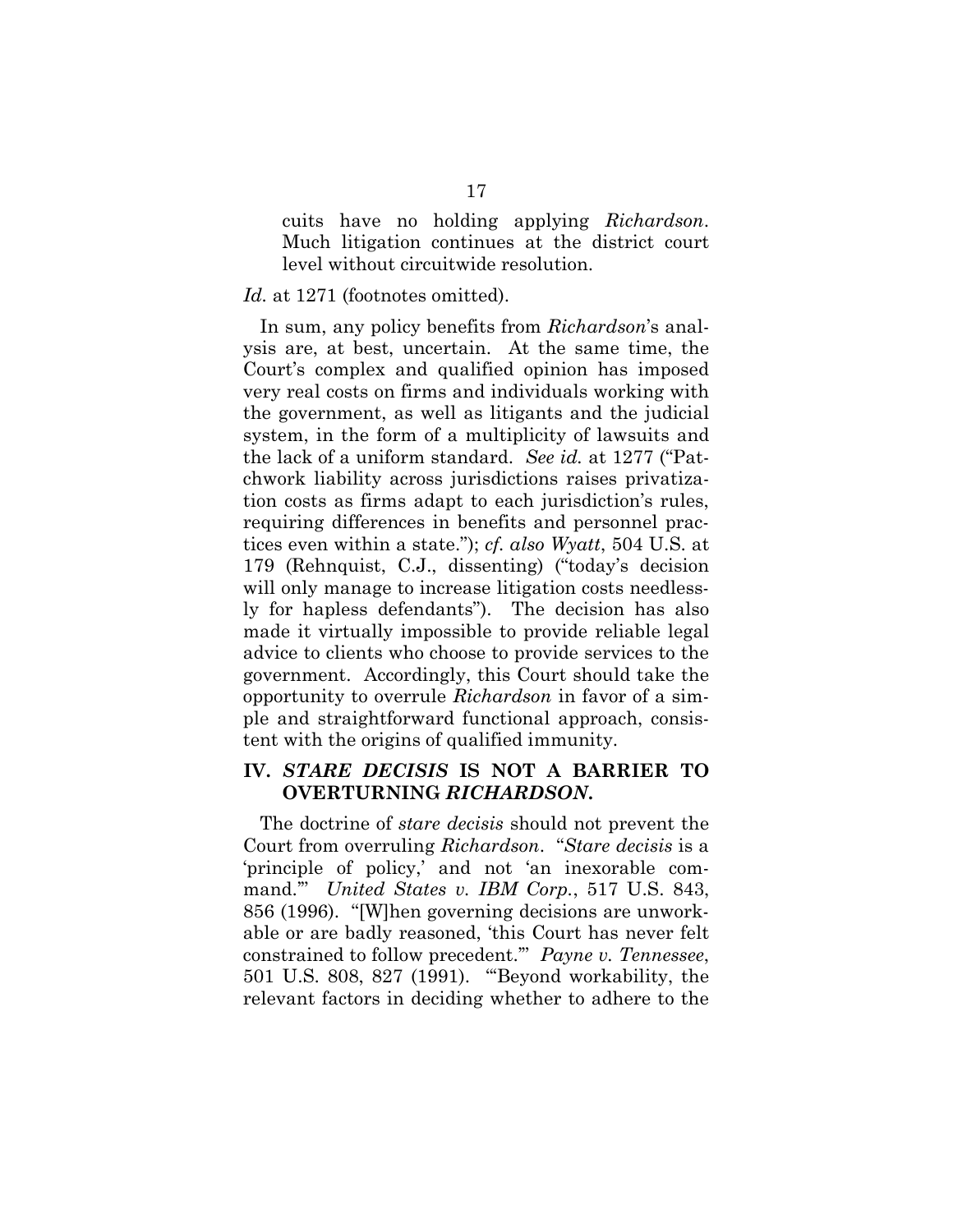principle of *stare decisis* include the antiquity of the precedent, the reliance interests at stake, and of course whether the decision was well reasoned.' We have also examined whether 'experience has pointed up the precedent's shortcomings.'" *Citizens United v. FEC*, 130 S. Ct. 876, 912 (2010) (citations omitted). And, *stare decisis* should be given less weight when the precedent at issue is itself a departure from prior case law. *See, e.g.*, *Adarand Constructors, Inc. v. Pena*, 515 U.S. 200, 231 (1995) (plurality opinion) ("Remaining true to an 'intrinsically sounder' doctrine established in prior cases better serves the values of *stare decisis* than would following a more recently decided case inconsistent with the decisions that came before it ….").

Together, these factors demonstrate that correcting the erroneous and costly ruling in *Richardson* strongly outweighs any general preference in favor of *stare decisis*. As demonstrated above, *Richardson* was wrongly decided. The Court's opinion rests on the faulty premise that the Court had not previously adopted a "functional approach" in determining qualified immunity. It then relies on an inaccurate historical understanding and reaches a result that will support policy interests that are speculative and uncertain at best. And the *Richardson* analysis has proved entirely unworkable for the lower courts. Specifically, the *Richardson* majority adopted a multivariate analysis with a host of factors of uncertain origin and application. The complexity and opacity of the Court's reasoning has led to a deluge in litigation and left lower courts and litigants uncertain how to proceed.

Moreover, "[n]o serious reliance interests are at stake." *Citizens United*, 130 S. Ct. at 913. Reliance interests "are at their acme in cases involving proper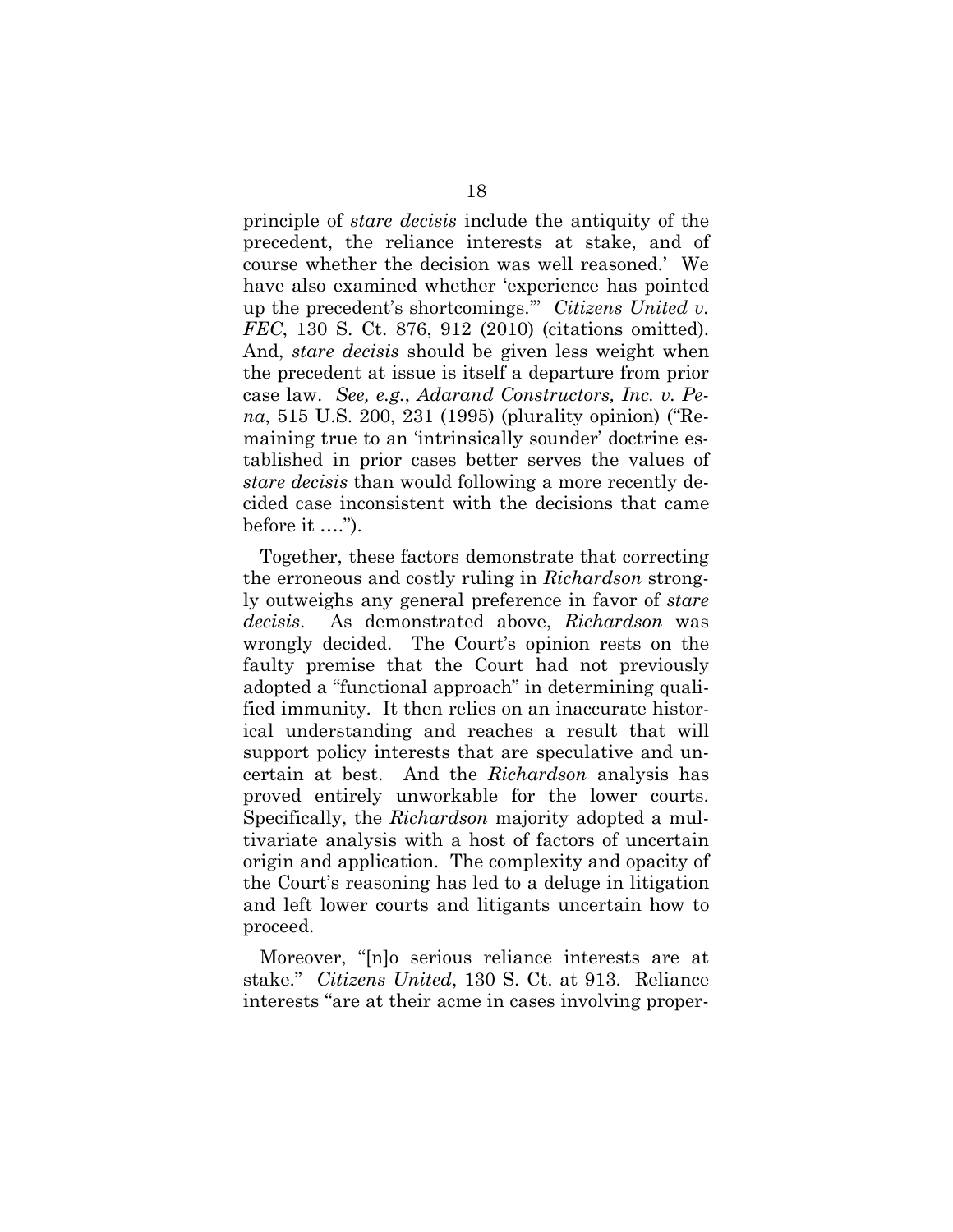ty and contract rights." *Payne*, 501 U.S. at 828. But potential tort victims do not organize their affairs on the ground that they will likely have an easier time suing private individuals performing government functions than government employees. At the same time, however, many private individuals employed by government agencies—like Petitioner here—likely imagine that they will enjoy the same immunities as permanent government employees performing precisely the same functions.

Finally, although Section 1983 is a statute, and the Court typically applies a "general presumption that legislative changes should be left to Congress," *State Oil Co. v. Khan*, 522 U.S. 3, 20 (1997), the qualified immunity doctrines associated with Section 1983 are judicial creations. *See Imbler v. Pachtman*, 424 U.S. 409, 417 (1976) (Section 1983 "creates a species of tort liability that on its face admits of no immunities"); *Wyatt*, 504 U.S. at 163-64 (this Court has "accorded certain government officials either absolute or qualified immunity from suit"). The "general presumption" as to legislative changes thus has little force here. *Cf. Khan*, 522 U.S. at 20 ("the general presumption that legislative changes should be left to Congress has less force with respect to the Sherman Act in light of the accepted view that Congress 'expected the courts to give shape to the statute's broad mandate by drawing on common-law tradition'"). Indeed, "[r]evisiting precedent is particularly appropriate where, as here, a departure would not upset expectations, the precedent consists of a judge-made rule that was recently adopted to improve the operation of the courts, and experience has pointed up the precedent's shortcomings." *Pearson v. Callahan*, 555 U.S. 223, 233 (2009). *Stare decisis* poses no bar to a decision overruling *Richardson*.